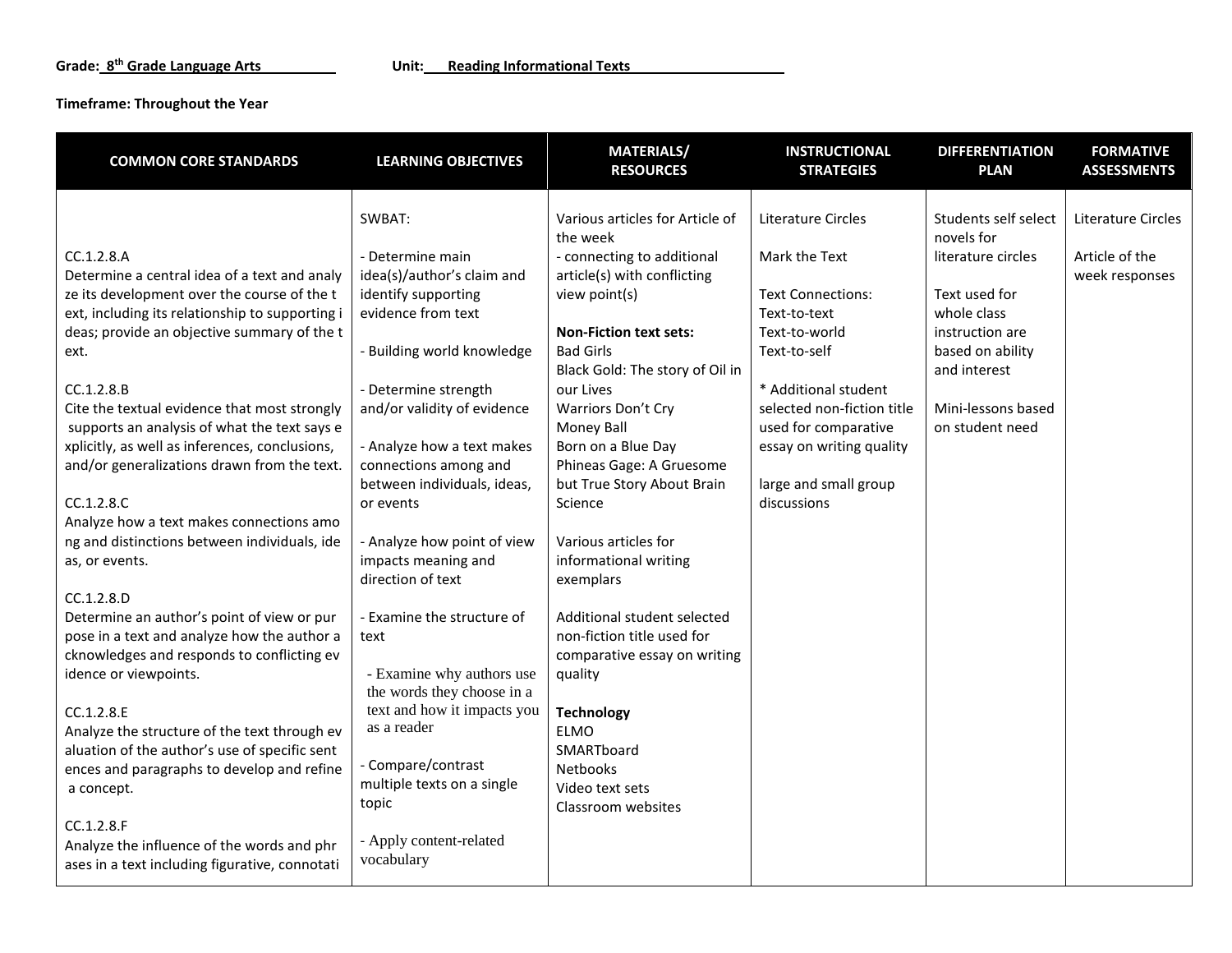| ve, and technical meanings, and how they s   | - Distinguish between        |  |  |
|----------------------------------------------|------------------------------|--|--|
| hape meaning and tone.                       | shades of meaning for        |  |  |
|                                              | similar terms                |  |  |
|                                              |                              |  |  |
| CC.1.2.8.G                                   | - Read and comprehend        |  |  |
| Evaluate the advantages and disadvantage     | literary nonfiction and      |  |  |
| s of using different mediums (e.g., print or | informational text on grade  |  |  |
| digital text, video, multimedia) to present  |                              |  |  |
| a particular topic or idea.                  | level, reading independently |  |  |
|                                              | and proficiently             |  |  |
| CC.1.2.8.H                                   |                              |  |  |
| Evaluate an author's argument, reasoning,    |                              |  |  |
| and specific claims for the soundness of the |                              |  |  |
| arguments and the relevance of the eviden    |                              |  |  |
|                                              |                              |  |  |
| ce                                           |                              |  |  |
|                                              |                              |  |  |
| CC.1.2.8.1                                   |                              |  |  |
| Analyze two or more texts that provide con   |                              |  |  |
| flicting information on the same topic and i |                              |  |  |
| dentify where the texts disagree on matters  |                              |  |  |
| of fact or interpretation.                   |                              |  |  |
|                                              |                              |  |  |
| CC.1.2.8.                                    |                              |  |  |
| Acquire and use accurately grade-            |                              |  |  |
| appropriate general academic and domain-     |                              |  |  |
| specific words and phrases; gather vocabul   |                              |  |  |
| ary knowledge when considering a word or     |                              |  |  |
|                                              |                              |  |  |
| phrase important to comprehension or expr    |                              |  |  |
| ession.                                      |                              |  |  |
|                                              |                              |  |  |
| CC.1.2.8.K                                   |                              |  |  |
| Determine or clarify the meaning of unkno    |                              |  |  |
| wn and multiple-                             |                              |  |  |
| meaning words and phrases based on grade     |                              |  |  |
|                                              |                              |  |  |
| level reading and content, choosing flexibly |                              |  |  |
| from a range of strategies and tools.        |                              |  |  |
|                                              |                              |  |  |
| CC.1.2.8.L                                   |                              |  |  |
| Read and comprehend literary nonfiction a    |                              |  |  |
| nd informational text on grade level, readin |                              |  |  |
| g independently and proficiently.            |                              |  |  |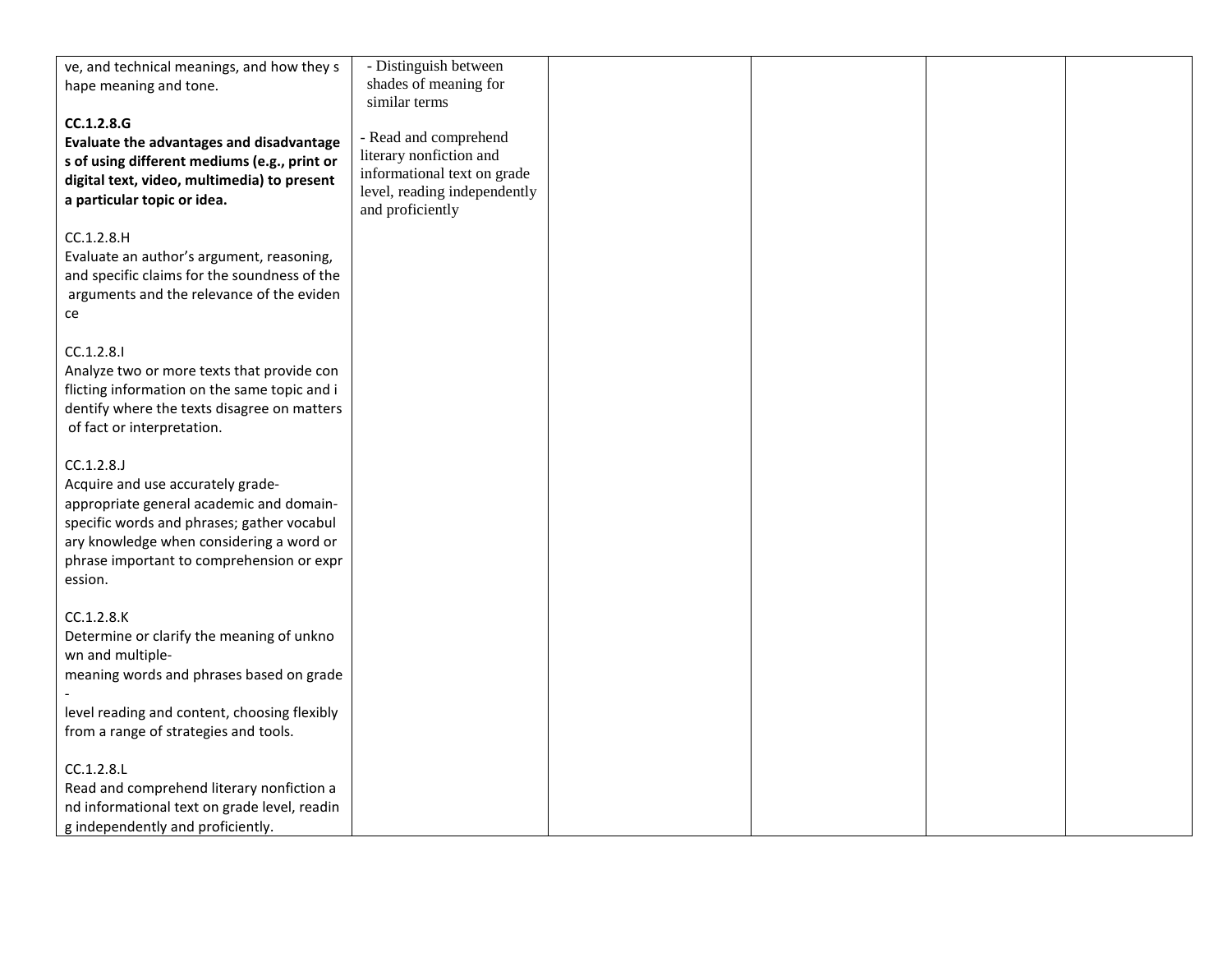# **Timeframe: throughout the year**

| <b>COMMON CORE STANDARDS</b>              | <b>LEARNING</b><br><b>OBJECTIVES</b>      | <b>MATERIALS/</b><br><b>RESOURCES</b>                     | <b>INSTRUCTIONAL</b><br><b>STRATEGIES</b>      | <b>DIFFERENTIATION</b><br><b>PLAN</b>         | <b>FORMATIVE</b><br><b>ASSESSMENTS</b> |
|-------------------------------------------|-------------------------------------------|-----------------------------------------------------------|------------------------------------------------|-----------------------------------------------|----------------------------------------|
| CC.1.3.8.A                                | SWBAT:                                    | Science Fiction - Fantasy Unit text set<br>books include: | <b>Literature Circles</b><br>(see speaking and | Students self select<br>novels for literature | <b>Literature Circles</b>              |
| Determine a theme or central idea of      |                                           | A Wrinkle in Time                                         | listening standards)                           | circles                                       | Graphic                                |
| a text and analyze its development ov     |                                           | The Giver                                                 | and in depth large                             |                                               | Organizers                             |
| er the course of the text, including its  | - Determine main                          | Gathering Blue                                            | and small group                                | Text used for whole                           |                                        |
| relationship to the characters, setting,  | idea(s)/theme(s) and                      | The Silver Kiss                                           | discussions                                    | class instruction are                         | Essays                                 |
| and plot; provide an objective summa      | identify supporting<br>evidence from text | <b>Clockwork</b>                                          |                                                | based on ability and                          |                                        |
| ry of the text.                           |                                           | I am Morgan Le Fay                                        | Comparative                                    | interest                                      | <b>Journal Entries</b>                 |
|                                           |                                           | The Uglies                                                | extended response                              |                                               |                                        |
| CC.1.3.8.B                                | - Building world                          | Singularity                                               | tests                                          | Mini-lessons based on                         | Quizzes                                |
| Cite the textual evidence that most str   | knowledge                                 | The Last Book in the Universe                             |                                                | student need                                  |                                        |
| ongly supports an analysis of what th     |                                           | Aquamarine                                                | Monthly/Weekly                                 |                                               |                                        |
| e text says explicitly, as well as infere | - Determine strength                      | The Thief of Always                                       | pleasure reading                               | <b>Audio Books</b>                            |                                        |
| nces, conclusions, and/or generalizati    | and/or validity of                        | Flowers of Algernon                                       | charts                                         |                                               |                                        |
| ons drawn from.                           | evidence                                  | The Secret                                                |                                                | Advanced/Graphic                              |                                        |
|                                           |                                           | The Dark Thirty                                           | Compare student-                               | Organizers                                    |                                        |
| CC.1.3.8.C                                | - Analyze the impact of                   | <b>Honors Titles include:</b>                             | selected novel to                              |                                               |                                        |
| Analyze how particular lines of dialo     | authorial choices                         | Fahrenheit 451                                            | movie based on                                 |                                               |                                        |
| gue or incidents in a story or drama p    | (including dialogue,                      | Dracula                                                   | novel.                                         |                                               |                                        |
| ropel the action, reveal aspects of a c   | etc.) on the story                        | The Invisible Man (Wells)                                 |                                                |                                               |                                        |
| haracter, or provoke a decision.          |                                           | The Martian Chronicles                                    |                                                |                                               |                                        |
|                                           | - Analyze how a text                      | R.U.R.                                                    |                                                |                                               |                                        |
| CC.1.3.8.D                                | makes connections                         | Portrait of Dorian Gray                                   |                                                |                                               |                                        |
| Analyze how differences in the points     | among and between                         | The Time Machine                                          |                                                |                                               |                                        |
| of view of the characters and the aud     | individuals, ideas, or                    | Canterville Ghost                                         |                                                |                                               |                                        |
| ience or reader (e.g., created through    | events                                    |                                                           |                                                |                                               |                                        |
| the use of dramatic irony) create such    |                                           | Various articles that differentiate genres                |                                                |                                               |                                        |
| effects as suspense or humor.             | - Analyze how point of                    | from each other                                           |                                                |                                               |                                        |
| CC.1.3.8.E                                | view impacts meaning                      | Holocaust unit text set books include:                    |                                                |                                               |                                        |
| Compare and contrast the                  | and direction of text                     | Night                                                     |                                                |                                               |                                        |
| structure of two or more texts and ana    |                                           | Diary of Anne Frank                                       |                                                |                                               |                                        |
| lyze how the differing structure of ea    | - Examine the structure                   | All But My Life                                           |                                                |                                               |                                        |
| ch text contributes to its meaning and    | of text                                   | Maus I & Maus II                                          |                                                |                                               |                                        |
| style.                                    |                                           | The Boy in the Stripped Pajamas                           |                                                |                                               |                                        |
|                                           | - Examine why                             | Tunes for Bears to Dance To                               |                                                |                                               |                                        |
| CC.1.3.8.F                                | authors use the words                     | I Have Lived a Thousand Years                             |                                                |                                               |                                        |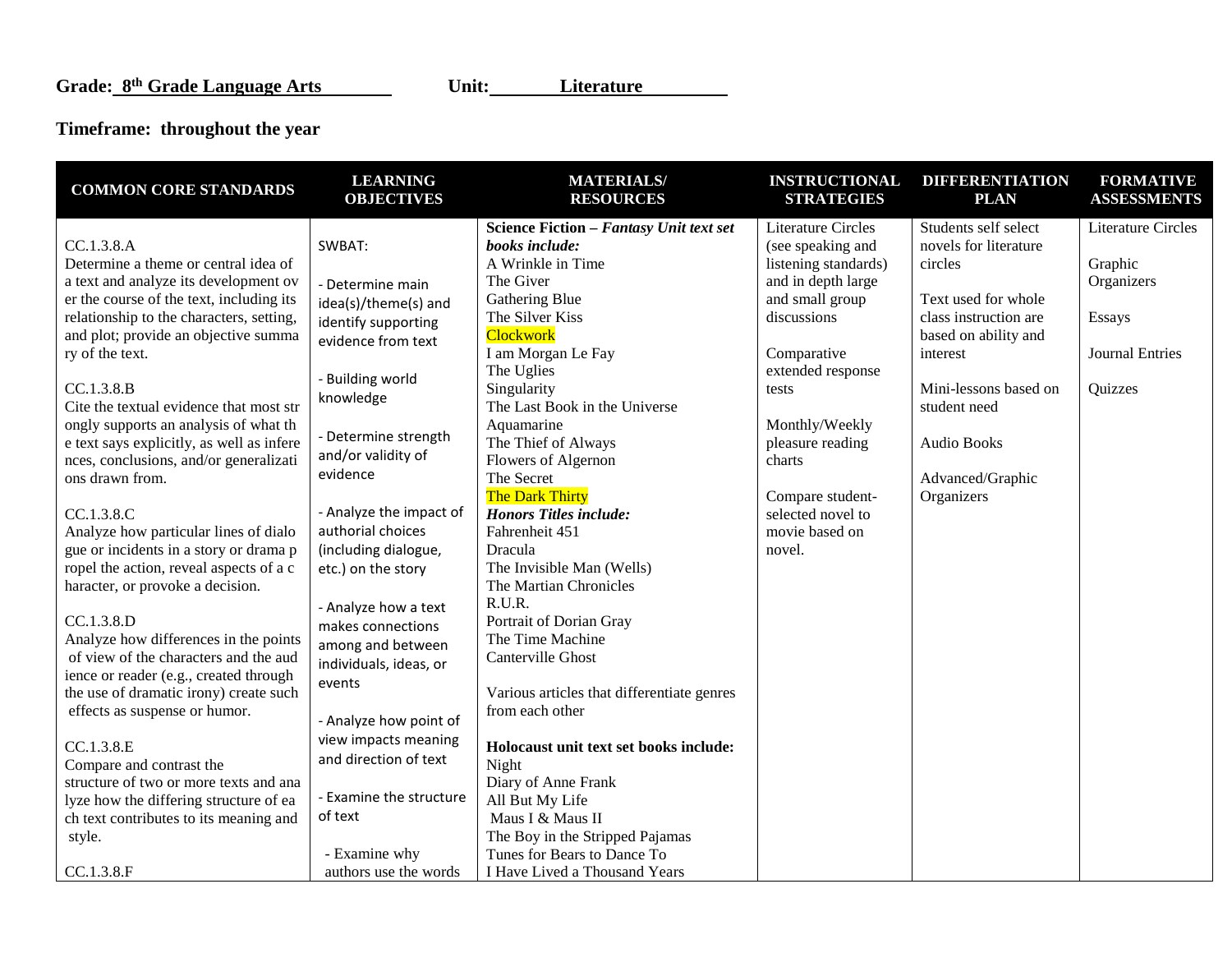| Analyze the influence of the words a    | they choose in a text    | Devils Arithmetic                       |  |  |
|-----------------------------------------|--------------------------|-----------------------------------------|--|--|
| nd phrases in a text including figurati | and how it impacts       | Daniel's Story                          |  |  |
| ve and connotative meanings and ho      | you as a reader          | Anne Frank the play                     |  |  |
| w they shape meaning and tone.          |                          |                                         |  |  |
|                                         |                          | Holocaust Museum and various artifacts  |  |  |
| <b>CC.1.3.8.G</b>                       | - Use context of text to | and survivor accounts                   |  |  |
| Analyze the extent to which a filme     | determine meaning of     |                                         |  |  |
| d or live production of a story or dr   | unfamiliar terms         | Hero Unit text set books include:       |  |  |
| ama stays faithful to or departs fro    |                          | To Kill a Mockingbird                   |  |  |
| m the text or script, evaluating the    | - Distinguish between    | Witness                                 |  |  |
| choices made by directors or actors     | shades of meaning for    | Night John                              |  |  |
|                                         | similar terms            | Twelve Angry Men                        |  |  |
|                                         |                          | Mockingbird                             |  |  |
| <b>CC.1.3.8.H</b>                       |                          | In Search of Mockingbird                |  |  |
|                                         | - Read and               |                                         |  |  |
| Analyze how a modern work of fict       | comprehend literary      |                                         |  |  |
| ion draws on themes, patterns of ev     | fiction on grade level,  | Articles about the nature of heroism,   |  |  |
| ents, or character types from tradit    | reading independently    | especially current events               |  |  |
| ional works, including describing h     | and proficiently         |                                         |  |  |
| ow the material is rendered new.        |                          | Multicultural unit text set books       |  |  |
|                                         |                          | include:                                |  |  |
| CC.1.3.8.I                              |                          | A Gathering of Flowers                  |  |  |
| Determine or clarify the meaning of u   |                          | America Street                          |  |  |
| nknown and multiple-                    |                          | Freak the Mighty                        |  |  |
| meaning words and phrases based on      |                          |                                         |  |  |
| grade-                                  |                          | Articles about cultural differences     |  |  |
| level reading and content, choosing fl  |                          |                                         |  |  |
| exibly from a range of strategies and t |                          | Various short stories                   |  |  |
| ools.                                   |                          |                                         |  |  |
|                                         |                          | Various student selected titles for     |  |  |
| CC.1.3.8.J                              |                          | pleasure reading assignment - which     |  |  |
| Acquire and use accurately grade-       |                          | makes up 50% of reading diet            |  |  |
| appropriate general academic and do     |                          |                                         |  |  |
| main-                                   |                          | Edgar Allen Poe                         |  |  |
| specific words and phrases; gather vo   |                          |                                         |  |  |
| cabulary knowledge when considerin      |                          | <b>Additional whole class texts:</b>    |  |  |
| g a word or phrase important to comp    |                          | Old Man and the Sea                     |  |  |
| rehension or expression.                |                          | Ethan Frome (honors only)               |  |  |
|                                         |                          | Red Badge of Courage                    |  |  |
| CC.1.3.8.K                              |                          |                                         |  |  |
| Read and comprehend literary fiction    |                          | Viewing of movies either in entirety or |  |  |
|                                         |                          | snippets for anticipatory set:          |  |  |
| on grade level, reading independently   |                          | The Chronicles of Narnia: The Lion, the |  |  |
| and proficiently.                       |                          | witch and the wardrobe                  |  |  |
|                                         |                          | To Kill a Mockingbird                   |  |  |
|                                         |                          | The Old man and the Sea                 |  |  |
|                                         |                          | The Boy in the Striped Pajamas          |  |  |
|                                         |                          |                                         |  |  |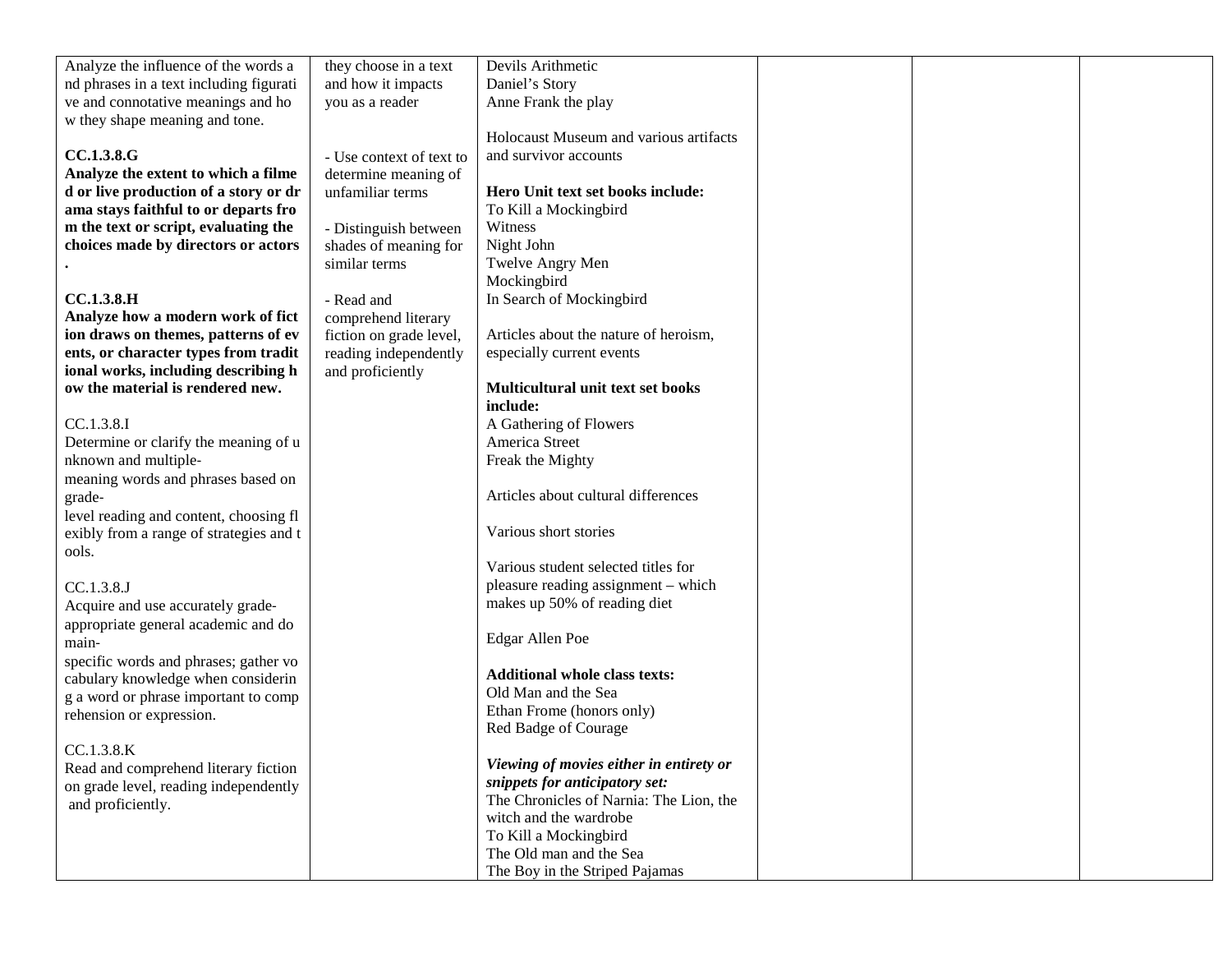| The Diary of Anne Frank<br>Twelve Angry Men                                                         |  |  |
|-----------------------------------------------------------------------------------------------------|--|--|
| <b>Technology</b><br><b>ELMO</b><br>SMARTboard<br>Netbooks<br>Video text sets<br>Classroom websites |  |  |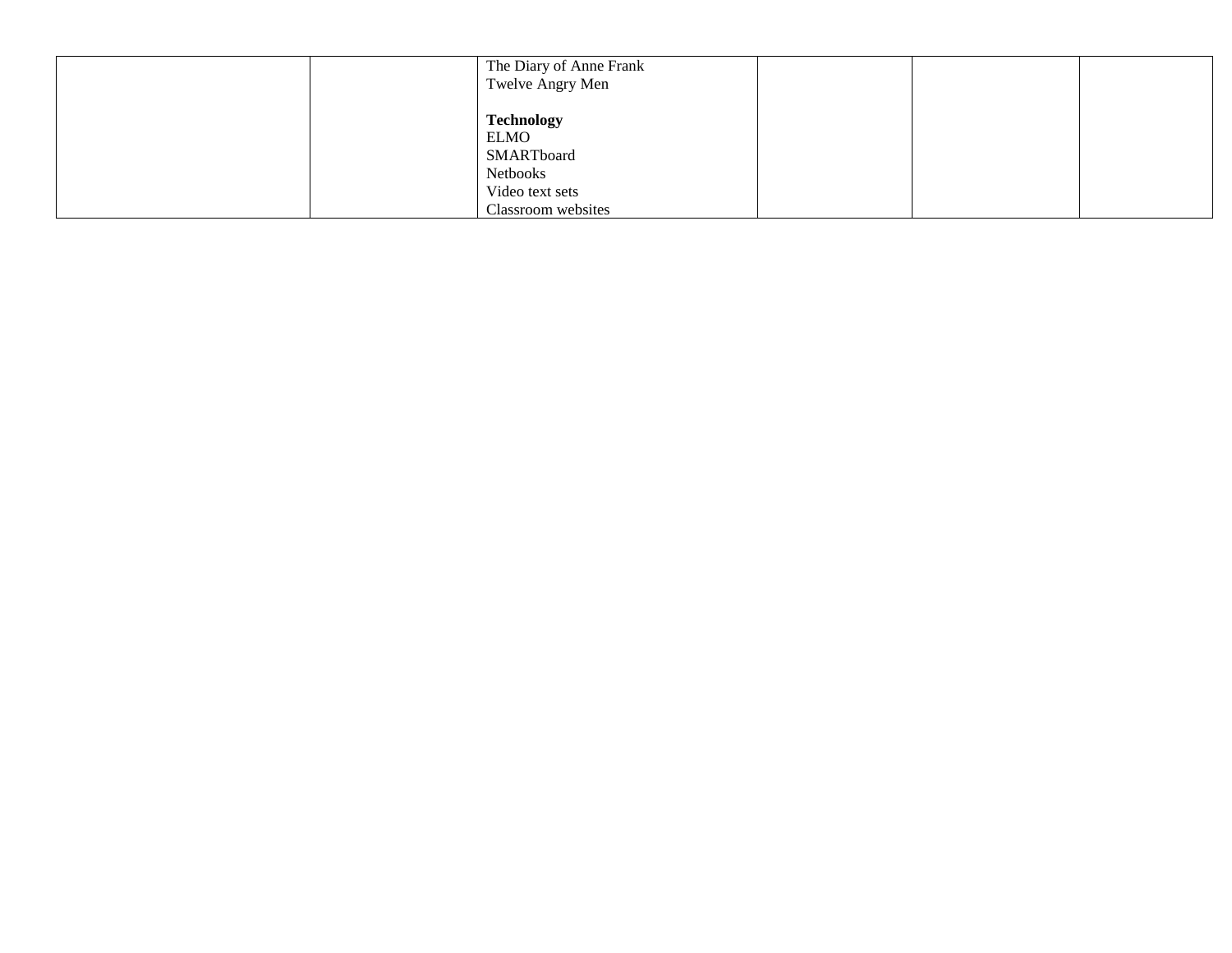### **Timeframe: 4 Weeks**

| <b>COMMON CORE STANDARDS</b>           | <b>LEARNING OBJECTIVES</b>                                          | <b>MATERIALS/</b><br><b>RESOURCES</b> | <b>INSTRUCTIONAL</b><br><b>STRATEGIES</b>  | <b>DIFFERENTIATION</b><br><b>PLAN</b> | <b>FORMATIVE</b><br><b>ASSESSMENTS</b> |
|----------------------------------------|---------------------------------------------------------------------|---------------------------------------|--------------------------------------------|---------------------------------------|----------------------------------------|
|                                        |                                                                     | <b>Copies</b>                         | <b>Anticipatory Activities</b>             | Writing on one topic                  | Conferences                            |
| CC.1.4.8.A                             | SWBAT:                                                              | Past student samples                  | Teacher facilitated                        | Research prior to                     | (drafts, peer,                         |
| Write informative/explanatory texts    |                                                                     |                                       | review of samples of                       | writing                               | teacher)                               |
| to examine a topic and convey ideas,   | Introduce a topic for the                                           | RSS feed via Jester                   | informative writing                        | Student/Teacher                       |                                        |
| concepts, and information clearly.     | intended audience and preview<br>what is to follow; organize ideas, | wiki                                  | - close reading of<br>exemplars            | generated topic                       | <b>Student Feedback</b>                |
|                                        | concepts, and information using                                     | Newspapers                            | - whole class/small                        |                                       | Read Arounds                           |
| CC.1.4.8.B                             | strategies such as definition,                                      |                                       | group                                      | Handout with outline                  |                                        |
| Identify and introduce the topic clea  | classification, compare/contrast,                                   | Teacher exemplars                     |                                            |                                       | Self-assessment                        |
| rly, including a preview of what is to | to support writer's purpose.                                        |                                       | Investigative activity                     | Mini-lessons based on                 |                                        |
| follow.                                |                                                                     | Magazine articles                     | - why is this an example                   | student need                          |                                        |
|                                        | Develop the topic with relevant,                                    |                                       | of informative writing                     |                                       |                                        |
| CC.1.4.8.C                             | well-chosen facts, definitions,<br>concrete details, quotations, or | Visual word<br>processing programs    | - I do, we do, you do                      | Class reflection                      |                                        |
| Develop and analyze the topic with r   | other information and examples.                                     |                                       | Wide reading of example                    |                                       |                                        |
| elevant, well-                         |                                                                     | <b>Technology</b>                     | texts                                      |                                       |                                        |
| chosen facts, definitions, concrete d  | Use appropriate and varied                                          | <b>ELMO</b>                           |                                            |                                       |                                        |
| etails, quotations, or other informati | transitions to create cohesion                                      |                                       | Close reading of                           |                                       |                                        |
| on and examples; include graphics a    | and clarify the relationships                                       | SMARTboard                            | touchstone texts                           |                                       |                                        |
| nd multimedia when useful to aiding    | among ideas and concepts.                                           |                                       | - students share                           |                                       |                                        |
|                                        | Use precise language and                                            | <b>Netbooks</b>                       | observations of texts                      |                                       |                                        |
| comprehension.                         | domain-specific vocabulary to                                       | ** multimedia                         | <b>RSS Feed reviews</b>                    |                                       |                                        |
|                                        | inform about or explain the                                         | citations for digital                 | - students write                           |                                       |                                        |
| CC.1.4.8.D                             | topic.                                                              | media **                              | informally without                         |                                       |                                        |
| Organize ideas, concepts, and inform   |                                                                     |                                       | grading, to build                          |                                       |                                        |
| ation into broader categories; use ap  | Establish and maintain a formal                                     | <b>Blog Posts</b>                     | engagement, practice                       |                                       |                                        |
| propriate and varied transitions to cr | style.                                                              |                                       | skills gained from<br>review of news feeds |                                       |                                        |
| eate cohesion and clarify the relatio  | Provide a concluding section                                        | Google Docs                           |                                            |                                       |                                        |
| nships among ideas and concepts; pr    | that follows from and supports                                      |                                       | Pick 3 topics of interest                  |                                       |                                        |
| ovide a concluding statement or sect   | the information or explanation                                      | Wiki Posts                            | and write a single page                    |                                       |                                        |
| ion; include formatting when useful    | presented.                                                          |                                       | about each one                             |                                       |                                        |
| to aiding comprehension.               | Introduce text(s) for the intended                                  |                                       | <b>Instruction</b>                         |                                       |                                        |
|                                        | audience, state an opinion and/or                                   |                                       | Introduce assignment                       |                                       |                                        |
| CC.1.4.8.E                             | topic, establish a situation, and                                   |                                       | - expectation of several<br>drafts         |                                       |                                        |
|                                        | create an organizational structure                                  |                                       |                                            |                                       |                                        |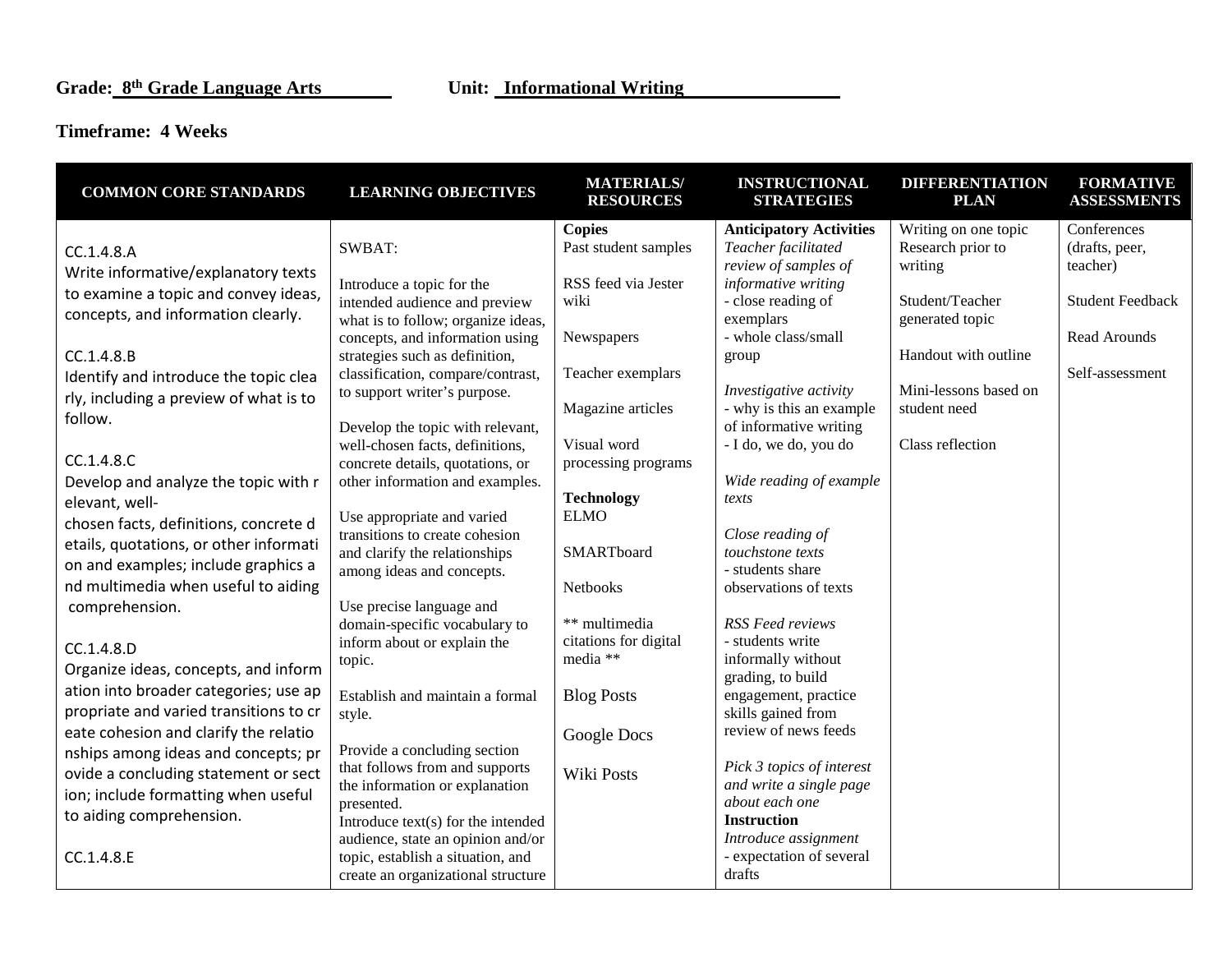| Write with an awareness of the stylis     | in which ideas are logically                             | - focus on focus, content |  |
|-------------------------------------------|----------------------------------------------------------|---------------------------|--|
| tic aspects of composition.               | grouped to support the writer's                          | and organization          |  |
| • Use precise language and domain-        | purpose.                                                 | - teach focus areas       |  |
| specific vocabulary                       |                                                          |                           |  |
| to inform about or explain the topic.     | Develop the analysis using the                           | Students write            |  |
|                                           | relevant evidence from text(s) to                        |                           |  |
|                                           | support claims, opinions, ideas,<br>and inferences and   | Read Arounds              |  |
| Use sentences of varying lengths and      | demonstrating an understanding                           | Student conferences       |  |
| complexities.                             | of the text $(s)$ .                                      |                           |  |
| • Create tone and voice                   |                                                          | Teacher conferences       |  |
| through precise language.                 | Use appropriate and varied                               |                           |  |
|                                           | transitions to create cohesion                           | Mini lessons based on     |  |
| Establish and maintain a formal style     | and clarify the relationships                            | student need              |  |
|                                           | among ideas and concepts.                                |                           |  |
|                                           |                                                          | Reflect on writing        |  |
| CC.1.4.8.F                                | Use precise language and                                 | process                   |  |
| Demonstrate a grade-                      | domain-specific vocabulary to                            |                           |  |
|                                           | inform about or explain the topic                        | Share final drafts with   |  |
| appropriate command of the conven         | and/or convey the experience                             | class                     |  |
| tions of standard English grammar, u      | and events.                                              |                           |  |
| sage, capitalization, punctuation, an     |                                                          |                           |  |
| d spelling.                               | - Write multiple drafts,<br>provide/receive feedback and |                           |  |
|                                           | apply as appropriate                                     |                           |  |
|                                           |                                                          |                           |  |
| CC.1.4.8.S                                | - Gather and evaluate                                    |                           |  |
| Draw evidence from literary or infor      | strength/validity details through                        |                           |  |
| mational texts to support analysis, re    | research in support of topic                             |                           |  |
| flection, and research, applying grad     |                                                          |                           |  |
| $e-$                                      |                                                          |                           |  |
|                                           |                                                          |                           |  |
| level reading standards for literature    |                                                          |                           |  |
| and literary nonfiction.                  |                                                          |                           |  |
|                                           |                                                          |                           |  |
| CC.1.4.8.T                                |                                                          |                           |  |
| With some guidance and support fro        |                                                          |                           |  |
| m peers and adults, develop and stre      |                                                          |                           |  |
| ngthen writing as needed by plannin       |                                                          |                           |  |
| g, revising, editing, rewriting, or tryin |                                                          |                           |  |
| g a new approach, focusing on how         |                                                          |                           |  |
| well purpose and audience have bee        |                                                          |                           |  |
| n addressed.                              |                                                          |                           |  |
|                                           |                                                          |                           |  |
| CC.1.4.8.V                                |                                                          |                           |  |
|                                           |                                                          |                           |  |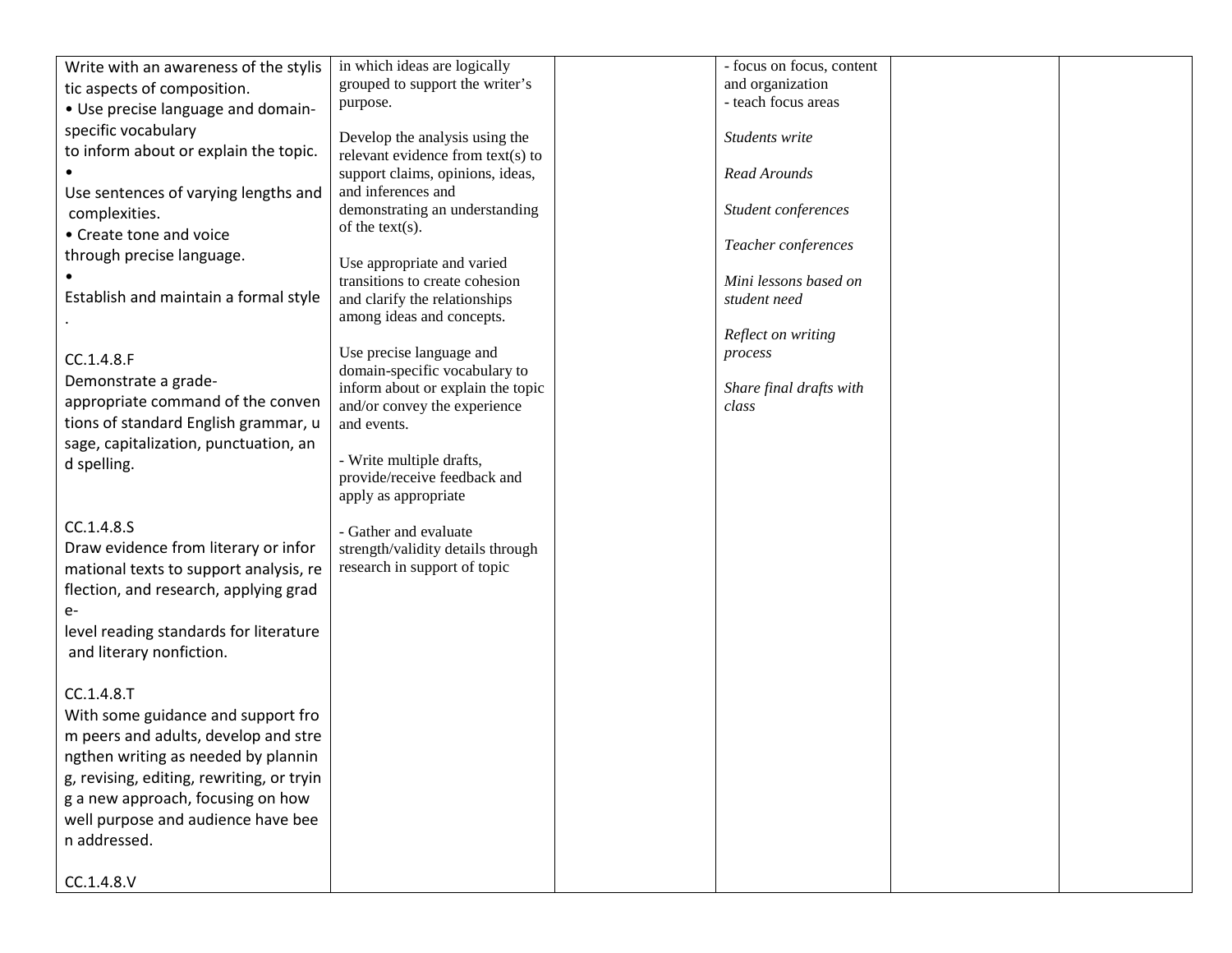| Conduct short research projects to a<br>nswer a question (including a self-<br>generated question), drawing on sev |  |  |  |
|--------------------------------------------------------------------------------------------------------------------|--|--|--|
|                                                                                                                    |  |  |  |
|                                                                                                                    |  |  |  |
|                                                                                                                    |  |  |  |
| eral sources and generating addition                                                                               |  |  |  |
| al related, focused questions that all                                                                             |  |  |  |
| ow for multiple avenues of explorati                                                                               |  |  |  |
| on.                                                                                                                |  |  |  |
|                                                                                                                    |  |  |  |
| CC.1.4.8.W                                                                                                         |  |  |  |
| Gather relevant information from m                                                                                 |  |  |  |
| ultiple print and digital sources, usin                                                                            |  |  |  |
| g search terms effectively; assess the                                                                             |  |  |  |
| credibility and accuracy of each sour                                                                              |  |  |  |
| ce; and quote or paraphrase the dat                                                                                |  |  |  |
| a and conclusions of others while av                                                                               |  |  |  |
| oiding plagiarism and following a sta                                                                              |  |  |  |
| ndard format for citation.                                                                                         |  |  |  |
|                                                                                                                    |  |  |  |
| CC.1.4.8.X                                                                                                         |  |  |  |
| Write routinely over extended time f                                                                               |  |  |  |
| rames (time for research, reflection,                                                                              |  |  |  |
| and revision) and shorter time frame                                                                               |  |  |  |
| s (a single sitting or a day or two) for                                                                           |  |  |  |
| a range of discipline-                                                                                             |  |  |  |
| specific tasks, purposes, and audienc                                                                              |  |  |  |
| es.                                                                                                                |  |  |  |
|                                                                                                                    |  |  |  |
|                                                                                                                    |  |  |  |
| In development:                                                                                                    |  |  |  |
| CC.1.4.8.U                                                                                                         |  |  |  |
| Use technology, including the Interne                                                                              |  |  |  |
| t, to produce and publish writing and                                                                              |  |  |  |
| present the relationships between in                                                                               |  |  |  |
| formation and ideas efficiently as we                                                                              |  |  |  |
| Il as to interact and collaborate with                                                                             |  |  |  |
| others.                                                                                                            |  |  |  |
|                                                                                                                    |  |  |  |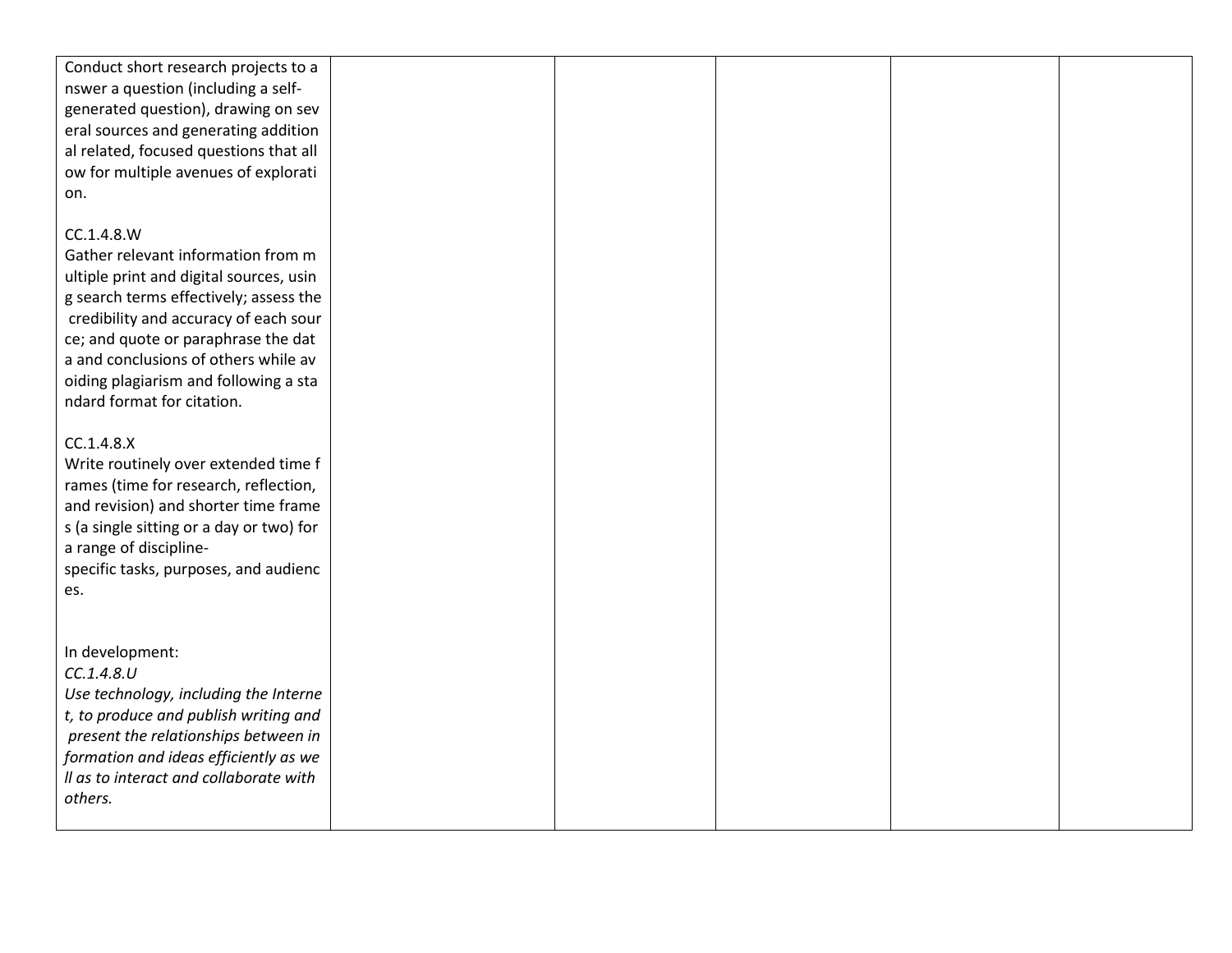### **Timeframe: 4 Weeks**

| <b>COMMON CORE STANDARDS</b>           | <b>LEARNING OBJECTIVES</b>                                    | <b>MATERIALS/</b><br><b>RESOURCES</b> | <b>INSTRUCTIONAL</b><br><b>STRATEGIES</b> | <b>DIFFERENTIATION</b><br><b>PLAN</b> | <b>FORMATIVE</b><br><b>ASSESSMENTS</b> |
|----------------------------------------|---------------------------------------------------------------|---------------------------------------|-------------------------------------------|---------------------------------------|----------------------------------------|
|                                        |                                                               | <b>Copies</b>                         | <b>Anticipatory Activities</b>            | Writing on one topic                  | Conferences                            |
| CC.1.4.8.G                             |                                                               | Past student samples                  | Teacher facilitated                       |                                       | (drafts, peer,                         |
| Write arguments to support claims.     | SWBAT:                                                        |                                       | review of samples of                      | Research prior to                     | teacher)                               |
|                                        | - Write text meeting the exemplary                            | RSS feed via Jester                   | argumentative writing                     | writing                               |                                        |
| CC.1.4.8.H                             | standard following the PA Writing                             | wiki                                  | - close reading of                        |                                       | <b>Student Feedback</b>                |
| Introduce and state an opinion on a    | Rubric                                                        |                                       | exemplars<br>- whole class/small          | Student/Teacher<br>generated topic    | Read Arounds                           |
| topic.                                 |                                                               | Newspapers                            | group                                     |                                       |                                        |
|                                        | - Write multiple drafts,                                      | Teacher exemplars                     |                                           | Handout with outline                  | Self-assessment                        |
|                                        | provide/receive feedback and                                  |                                       | Investigative activity                    |                                       |                                        |
| CC.1.4.8.1                             | apply as appropriate                                          | Magazine articles                     | - why is this an                          | Mini-lessons based on                 |                                        |
| Acknowledge and distinguish the cl     |                                                               |                                       | example of                                | student need                          |                                        |
| aim(s) from alternate or opposing cl   | - Gather and evaluate<br>strength/validity of details through | Professional                          | argumentative writing                     |                                       |                                        |
| aims and support claim with logical    | research in support of topic                                  | exemplars                             | - I do, we do, you do                     | Class reflection                      |                                        |
| reasoning and relevant evidence, us    |                                                               |                                       |                                           |                                       |                                        |
| ing accurate, credible sources and d   | - Understand and represent the                                | Encyclopedia                          | Wide reading of<br>example texts          |                                       |                                        |
| emonstrating an understanding of t     | opposing viewpoint within your                                |                                       |                                           |                                       |                                        |
| he topic.                              | argument                                                      | <b>Technology</b>                     | Close reading of                          |                                       |                                        |
|                                        |                                                               | <b>ELMO</b>                           | touchstone texts                          |                                       |                                        |
| CC.1.4.8.                              | - Take a position                                             |                                       | - students share                          |                                       |                                        |
| Organize the claim(s) with clear rea   |                                                               | SMARTboard                            | observations of texts                     |                                       |                                        |
| sons and evidence clearly; clarify rel | - Use reading exemplars to impact                             |                                       |                                           |                                       |                                        |
| ationships among claim(s), counter     | writing                                                       | Netbooks                              | <b>RSS Feed reviews</b>                   |                                       |                                        |
| claims, reasons, and evidence by usi   |                                                               | Video text sets                       | - students write<br>informally without    |                                       |                                        |
| ng words, phrases, and clauses to cr   | - Introduce claim(s) for the                                  |                                       | grading, to build                         |                                       |                                        |
| eate cohesion; provide a concluding    | intended audience, acknowledge                                | Class websites                        | engagement, practice                      |                                       |                                        |
| statement or section that follows fr   | and distinguish the claim(s) from                             |                                       | skills gained from                        |                                       |                                        |
| om and supports the argument pre       | alternate or opposing claims, and                             | <b>Blog Posts</b>                     | review of news feeds                      |                                       |                                        |
| sented.                                | support the writer's purpose by                               |                                       |                                           |                                       |                                        |
|                                        | logically organizing reasons and                              | Google Docs                           | Pick 3 topics of interest                 |                                       |                                        |
| CC.1.4.8.K                             | evidence                                                      |                                       | and write a single page                   |                                       |                                        |
| Write with an awareness of the styli   |                                                               | Wiki Posts                            | about each one<br><b>Introduction</b>     |                                       |                                        |
| stic aspects of composition.           | - Support claim(s) with logical                               |                                       | Introduce assignment                      |                                       |                                        |
|                                        | reasoning and relevant evidence,                              | <b>TED Talks</b>                      |                                           |                                       |                                        |
|                                        | using accurate, credible sources                              | TED.com                               |                                           |                                       |                                        |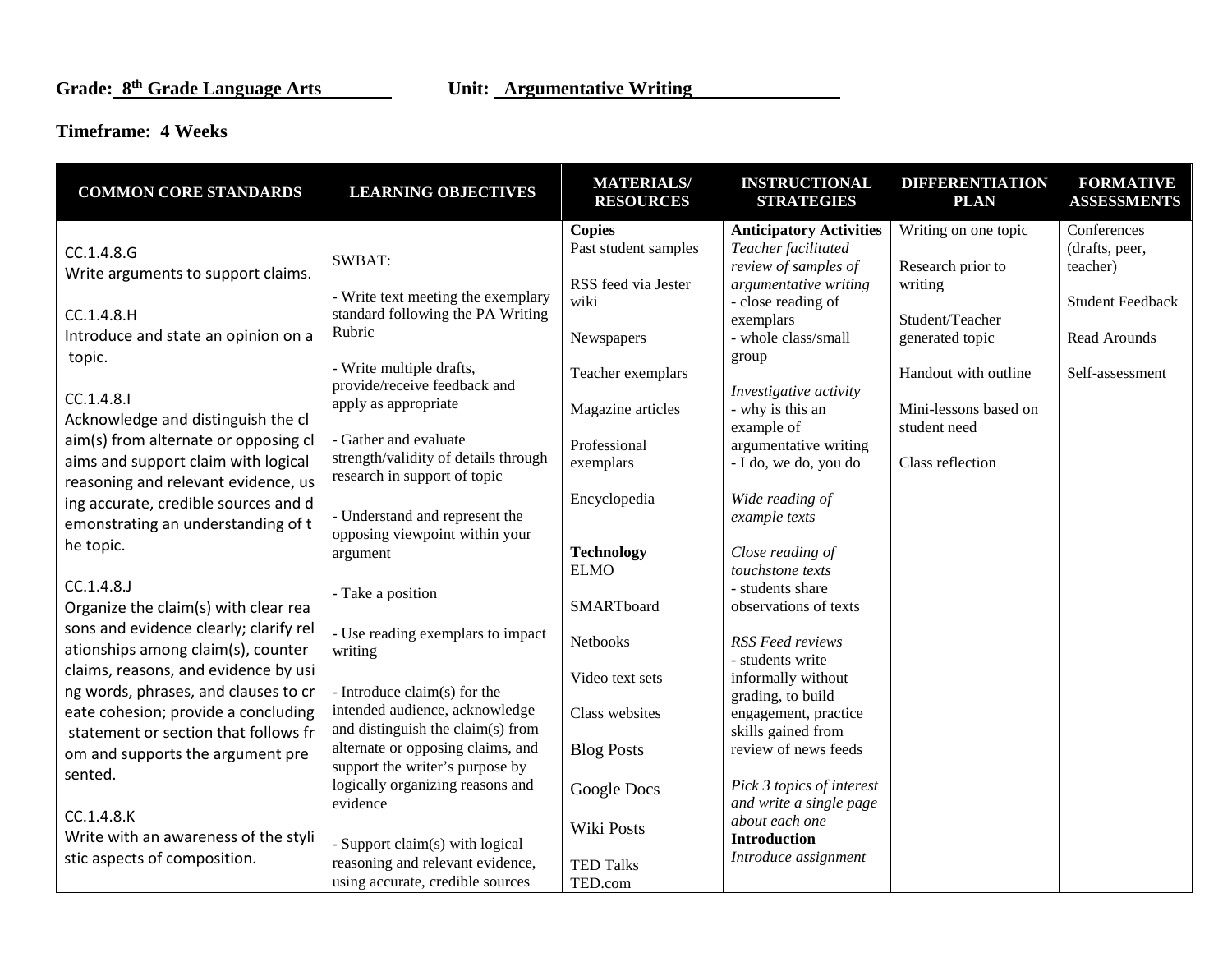|                                       | and demonstrating an                 | - expectation of several |  |
|---------------------------------------|--------------------------------------|--------------------------|--|
| Use precise language and domain-      | understanding of the topic or text   | drafts                   |  |
| specific vocabulary to inform about   |                                      | - focus on focus,        |  |
|                                       | - Use words, phrases, and clauses    | content and              |  |
| or explain the topic.                 | to create cohesion, and clarify the  | organization             |  |
|                                       |                                      | - teach focus areas      |  |
| Use sentences of varying lengths an   | relationships among claim(s),        |                          |  |
| d complexities.                       | counterclaims, reasons, and          | Students write           |  |
|                                       | evidence                             |                          |  |
|                                       |                                      | Read Arounds             |  |
| Create tone and voice through prec    | - Establish and maintain a formal    |                          |  |
| ise language.                         | style                                | Student conferences      |  |
|                                       |                                      |                          |  |
| Establish and maintain a formal styl  | - Provide a concluding section that  | Teacher conferences      |  |
|                                       | reinforces the claims and reasons    |                          |  |
| e.                                    |                                      | Mini lessons based on    |  |
|                                       | presented                            | student need             |  |
| CC.1.4.8.L                            |                                      |                          |  |
| Demonstrate a grade-                  | - Introduce text(s) for the intended |                          |  |
| appropriate command of the conve      | audience, state an opinion and/or    | Reflect on writing       |  |
|                                       | topic, establish a situation, and    | process                  |  |
| ntions of standard English grammar    | create an organizational structure   |                          |  |
| , usage, capitalization, punctuation, | in which ideas are logically         | Share final drafts with  |  |
| and spelling.                         | grouped to support the writer's      | class                    |  |
|                                       | purpose                              |                          |  |
| CC.1.4.8.R                            |                                      |                          |  |
|                                       |                                      |                          |  |
| Demonstrate a grade-                  | - Develop the analysis using         |                          |  |
| appropriate command of the conve      | relevant evidence from text(s) to    |                          |  |
| ntions of standard English grammar    | support claims, opinions, ideas,     |                          |  |
| , usage, capitalization, punctuation, | and inferences and demonstrating     |                          |  |
| and spelling.                         | an understanding of the text $(s)$   |                          |  |
|                                       |                                      |                          |  |
|                                       |                                      |                          |  |
| CC.1.4.8.S                            |                                      |                          |  |
| Draw evidence from literary or info   |                                      |                          |  |
| rmational texts to support analysis,  | - Use appropriate and varied         |                          |  |
| reflection, and research, applying gr | transitions to create cohesion and   |                          |  |
|                                       | clarify the relationships among      |                          |  |
| ade-                                  | ideas and concepts                   |                          |  |
| level reading standards for literatur |                                      |                          |  |
| e and literary nonfiction.            | - Use precise language and           |                          |  |
|                                       | domain-specific vocabulary to        |                          |  |
| CC.1.4.8.T                            | inform about or explain the topic    |                          |  |
|                                       |                                      |                          |  |
| With some guidance and support fr     | and/or convey the experience and     |                          |  |
| om peers and adults, develop and s    | events                               |                          |  |
| trengthen writing as needed by pla    |                                      |                          |  |
|                                       |                                      |                          |  |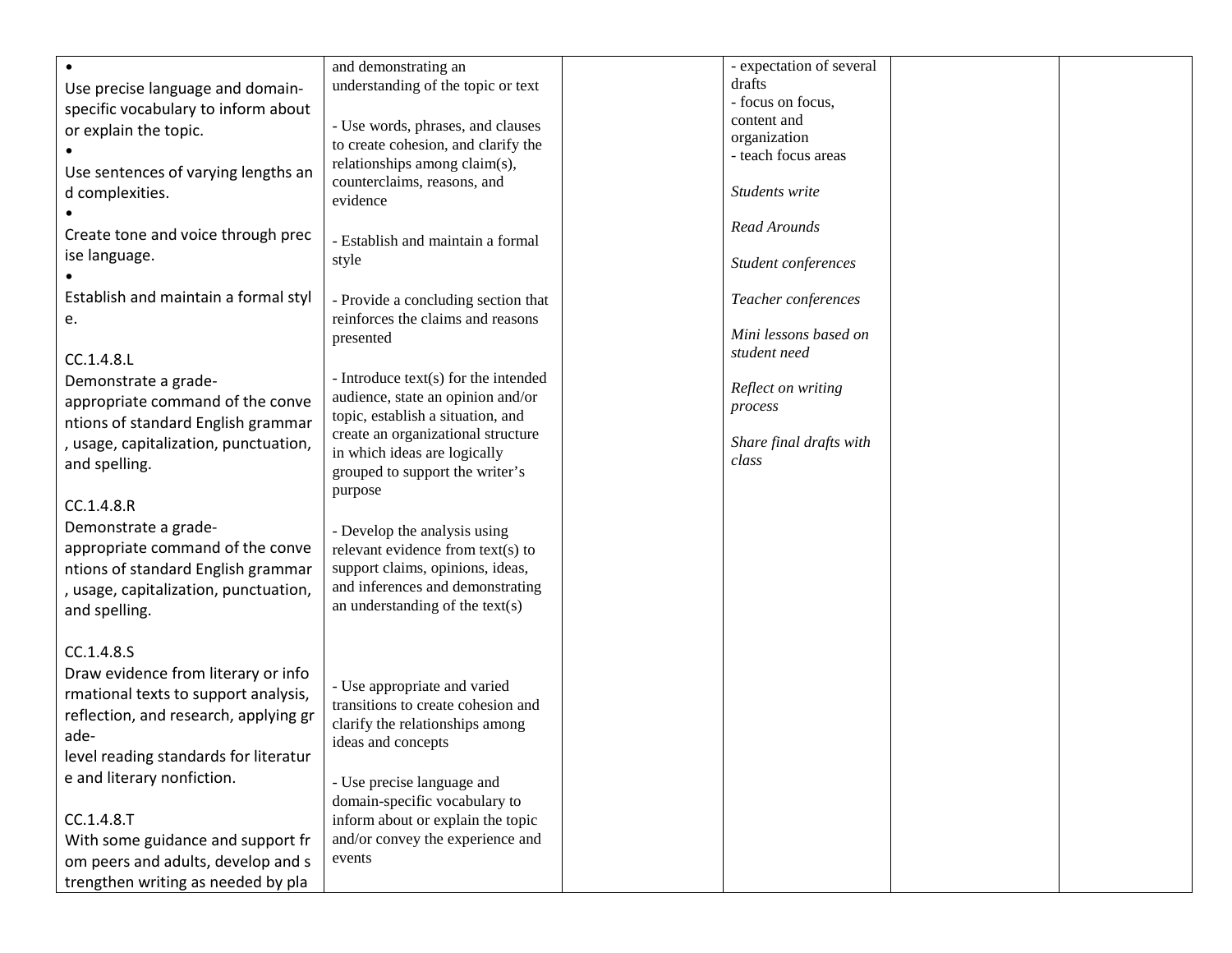| nning, revising, editing, rewriting, o |  |  |  |
|----------------------------------------|--|--|--|
| r trying a new approach, focusing o    |  |  |  |
| n how well purpose and audience h      |  |  |  |
| ave been addressed.                    |  |  |  |
|                                        |  |  |  |
| CC.1.4.8.V                             |  |  |  |
| Conduct short research projects to     |  |  |  |
| answer a question (including a self-   |  |  |  |
| generated question), drawing on se     |  |  |  |
| veral sources and generating additi    |  |  |  |
| onal related, focused questions that   |  |  |  |
| allow for multiple avenues of explo    |  |  |  |
| ration.                                |  |  |  |
|                                        |  |  |  |
| CC.1.4.8.W                             |  |  |  |
| Gather relevant information from       |  |  |  |
| multiple print and digital sources, u  |  |  |  |
| sing search terms effectively; assess  |  |  |  |
| the credibility and accuracy of each   |  |  |  |
| source; and quote or paraphrase th     |  |  |  |
| e data and conclusions of others wh    |  |  |  |
| ile avoiding plagiarism and followin   |  |  |  |
| g a standard format for citation.      |  |  |  |
|                                        |  |  |  |
| CC.1.4.8.X                             |  |  |  |
| Write routinely over extended time     |  |  |  |
| frames (time for research, reflectio   |  |  |  |
| n, and revision) and shorter time fr   |  |  |  |
| ames (a single sitting or a day or tw  |  |  |  |
| o) for a range of discipline-          |  |  |  |
| specific tasks, purposes, and audien   |  |  |  |
| ces.                                   |  |  |  |
|                                        |  |  |  |
| In development:<br>CC.1.4.8.U          |  |  |  |
|                                        |  |  |  |
| Use technology, including the Intern   |  |  |  |
| et, to produce and publish writing a   |  |  |  |
| nd present the relationships betwee    |  |  |  |
| n information and ideas efficiently a  |  |  |  |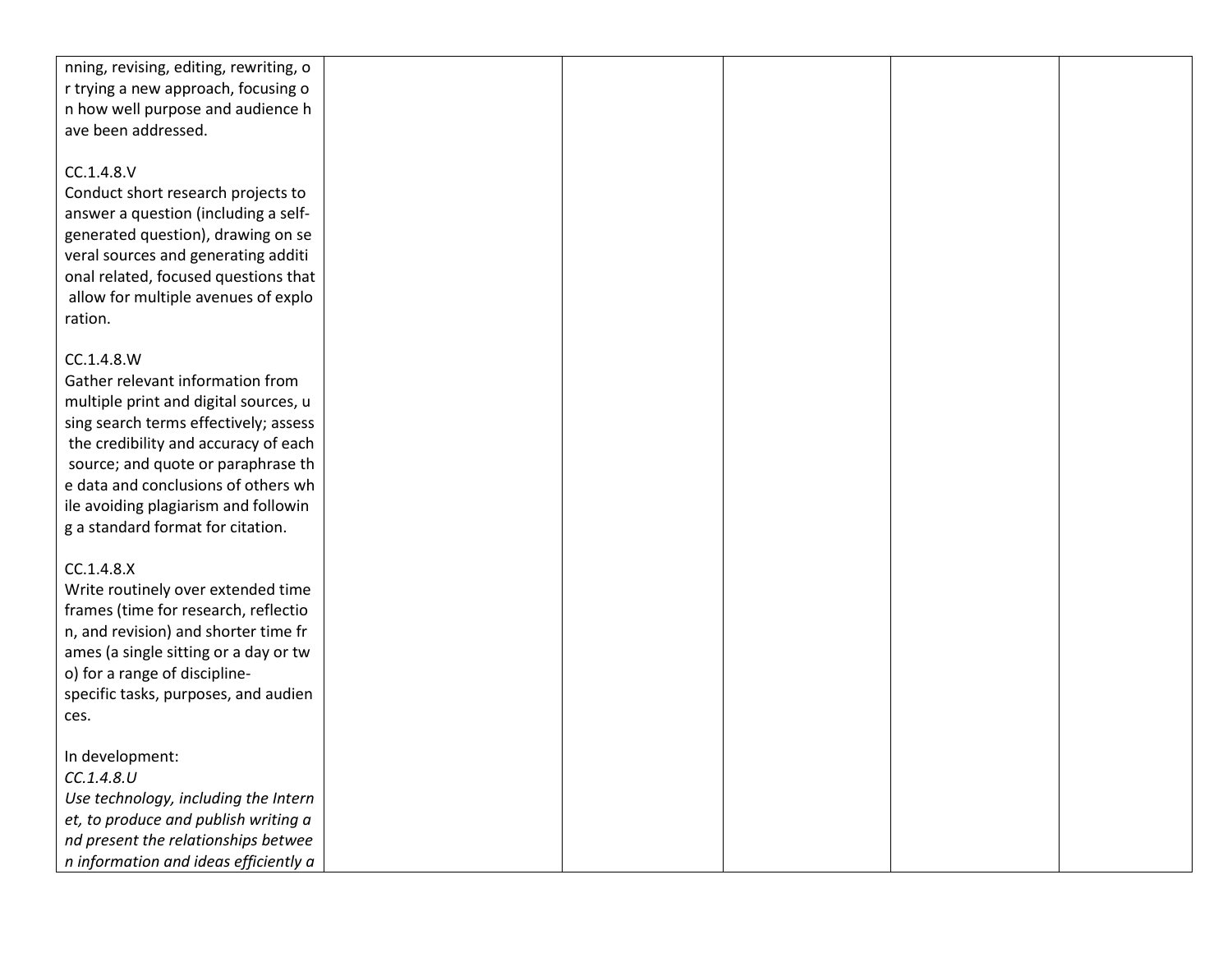| s well as to interact and collaborate<br>with others. |  |  |  |
|-------------------------------------------------------|--|--|--|
|                                                       |  |  |  |
|                                                       |  |  |  |

**Grade: 8th Grade Language Arts Unit: Narrative Writing** 

## **Timeframe: 3 Weeks**

| <b>COMMON CORE STANDARDS</b>                                                                                                                                                                                                                                                                                                                                                                                         | <b>LEARNING</b><br><b>OBJECTIVES</b>                                                                                                                                                                                                                                                                                             | <b>MATERIALS/</b><br><b>RESOURCES</b>                                                                                                                            | <b>INSTRUCTIONAL</b><br><b>STRATEGIES</b>                                                                                                                                                                                                                                          | <b>DIFFERENTIATION</b><br><b>PLAN</b>                                                                                                                                        | <b>FORMATIVE</b><br><b>ASSESSMENTS</b>                                                                  |
|----------------------------------------------------------------------------------------------------------------------------------------------------------------------------------------------------------------------------------------------------------------------------------------------------------------------------------------------------------------------------------------------------------------------|----------------------------------------------------------------------------------------------------------------------------------------------------------------------------------------------------------------------------------------------------------------------------------------------------------------------------------|------------------------------------------------------------------------------------------------------------------------------------------------------------------|------------------------------------------------------------------------------------------------------------------------------------------------------------------------------------------------------------------------------------------------------------------------------------|------------------------------------------------------------------------------------------------------------------------------------------------------------------------------|---------------------------------------------------------------------------------------------------------|
| CC.1.4.8.M<br>Write narratives to develop real or<br>imagined experiences or events.<br>CC.1.4.8.N<br>Engage and orient the reader by esta<br>blishing a context and point of view a<br>nd introducing a narrator and/or char<br>acters.                                                                                                                                                                             | SWBAT:<br>- Write text meeting the<br>exemplary standard<br>following the PA<br><b>Writing Rubric</b><br>- Write multiple drafts,<br>provide/receive feedback<br>and apply as appropriate                                                                                                                                        | <b>Mentor Texts:</b><br>- Teacher and student<br>exemplars<br>- Short stories<br><b>Technology:</b><br>- Elmo<br>- SMARTboard<br>- Netbooks<br><b>Blog Posts</b> | <b>Anticipatory Activities</b><br>Teacher facilitated review<br>of samples of narrative<br>writing<br>- close reading of<br>exemplars<br>- whole class/small group<br>Investigative activity<br>- why is this an example of<br>narrative writing<br>- I do, we do, you do          | Writing on one topic<br>Research prior to writing<br>Student/Teacher<br>generated topic<br>Handout with outline<br>Mini-lessons based on<br>student need<br>Class reflection | Conferences<br>(drafts, peer,<br>teacher)<br><b>Student Feedback</b><br>Read Arounds<br>Self-assessment |
| CC.1.4.8.0<br>Use narrative techniques such as dial<br>ogue, description, reflection, and paci<br>ng to develop experiences, events, an<br>d/or characters; use precise words an<br>d phrases, relevant descriptive details<br>and sensory language to capture the<br>action and convey experiences and e<br>vents.<br>CC.1.4.8.P<br>Organize an event sequence that unf<br>olds naturally and logically using a var | - Tell a story that<br>illustrates a point using<br>purposeful techniques<br>(character development,<br>flashbacks, etc.)<br>- Use reading exemplars<br>to impact writing<br>- Engage and orient the<br>reader by establishing a<br>context and point of<br>view and introducing a<br>narrator and/or<br>characters; organize an | Google Docs<br>Wiki Posts<br><b>National Novel Writing</b><br>Month (NaNo WriMo)<br>Figment - Writer's<br>Website                                                | Wide reading of example<br>texts<br>Close reading of<br>touchstone texts<br>- students share<br>observations of texts<br><b>RSS</b> Feed reviews<br>- students write informally<br>without grading, to build<br>engagement, practice skills<br>gained from review of<br>news feeds |                                                                                                                                                                              |                                                                                                         |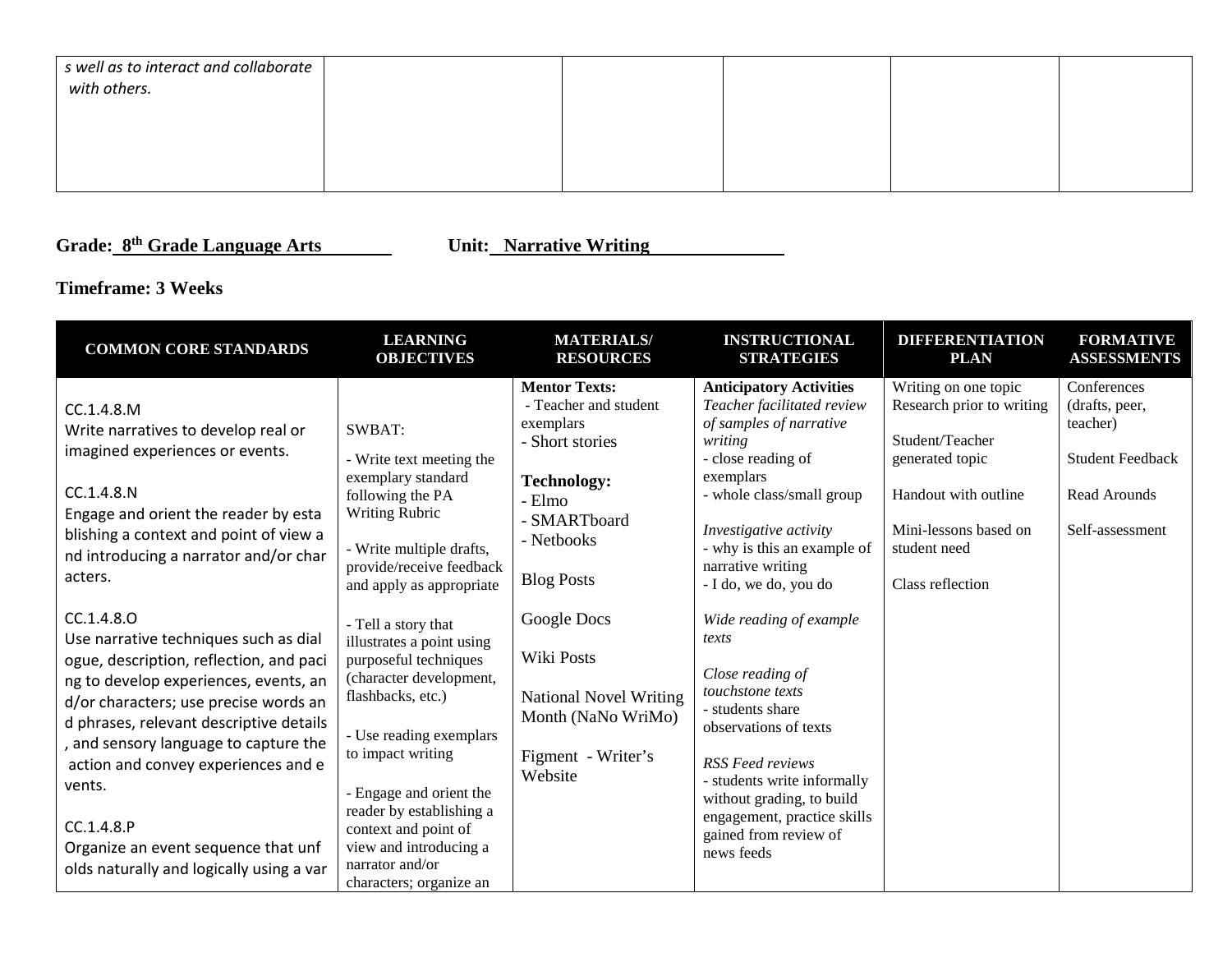| unfolds naturally and<br>and write a single page<br>clauses to convey sequence, signal shi<br>logically to support the<br>about each one |  |
|------------------------------------------------------------------------------------------------------------------------------------------|--|
|                                                                                                                                          |  |
| fts from one time frame or setting to                                                                                                    |  |
| <b>Instruction</b><br>writer's purpose<br>another and show the relationships a                                                           |  |
| Introduce assignment<br>mong experiences and events; provid<br>- expectation of several                                                  |  |
| - Use narrative<br>e a conclusion that follows from and r<br>drafts                                                                      |  |
| techniques, such as<br>- focus on focus, content<br>eflects on the narrated experiences o                                                |  |
| dialogue, pacing,<br>and organization<br>description, and<br>r events.                                                                   |  |
| - teach focus areas<br>reflection, to develop                                                                                            |  |
| experiences, events,                                                                                                                     |  |
| CC.1.4.8.Q<br>Students write<br>and/or characters                                                                                        |  |
| Write with an awareness of the stylist                                                                                                   |  |
| ic aspects of writing.<br>Read Arounds<br>- Use a variety of                                                                             |  |
| transitional words,                                                                                                                      |  |
| Student conferences<br>Use verbs in the active and passive vo<br>phrases, and clauses to                                                 |  |
| ice and in the conditional and subjunc<br>convey sequence, to                                                                            |  |
| Teacher conferences<br>signal shifts from one<br>tive mood to achieve particular effect                                                  |  |
| time frame or setting to<br>s.<br>Mini lessons based on                                                                                  |  |
| another, and show the<br>student need                                                                                                    |  |
| relationships among<br>Use sentences of varying lengths and                                                                              |  |
| experiences and events<br>Reflect on writing process<br>complexities.                                                                    |  |
|                                                                                                                                          |  |
| - Use precise words and<br>Share final drafts with                                                                                       |  |
| Create tone and voice through precis<br>phrases, relevant<br>class<br>descriptive details, and                                           |  |
| e language.<br>sensory language to                                                                                                       |  |
| capture the action and                                                                                                                   |  |
| CC.1.4.8.R<br>convey experiences and                                                                                                     |  |
| Demonstrate a grade-<br>events                                                                                                           |  |
| appropriate command of the convent                                                                                                       |  |
| ions of standard English grammar, us<br>- Provide a conclusion                                                                           |  |
| age, capitalization, punctuation, and s<br>that follows from and                                                                         |  |
| reflects on the narrated<br>pelling.                                                                                                     |  |
| experiences or events                                                                                                                    |  |
|                                                                                                                                          |  |
| CC.1.4.8.T                                                                                                                               |  |
| With some guidance and support fro                                                                                                       |  |
|                                                                                                                                          |  |
| m peers and adults, develop and stre                                                                                                     |  |
| ngthen writing as needed by planning                                                                                                     |  |
| , revising, editing, rewriting, or trying                                                                                                |  |
| a new approach, focusing on how wel                                                                                                      |  |
| I purpose and audience have been ad                                                                                                      |  |
| dressed.                                                                                                                                 |  |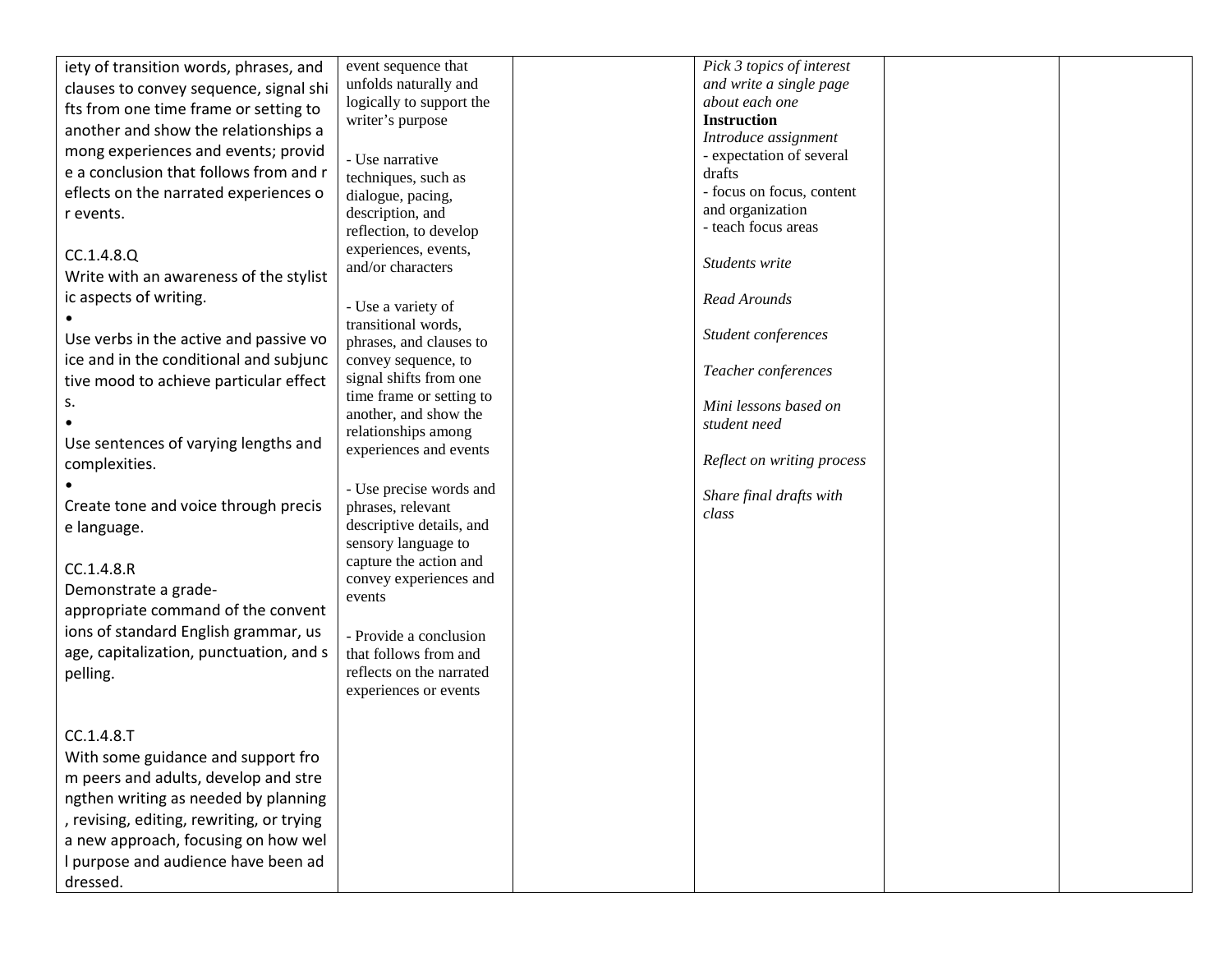| CC.1.4.8.X<br>Write routinely over extended time fr<br>ames (time for research, reflection, a<br>nd revision) and shorter time frames (<br>a single sitting or a day or two) for a r<br>ange of discipline-<br>specific tasks, purposes, and audience<br>s. |  |  |  |
|-------------------------------------------------------------------------------------------------------------------------------------------------------------------------------------------------------------------------------------------------------------|--|--|--|
| In development:                                                                                                                                                                                                                                             |  |  |  |
| CC.1.4.8.U                                                                                                                                                                                                                                                  |  |  |  |
| Use technology, including the Internet<br>, to produce and publish writing and p<br>resent the relationships between infor<br>mation and ideas efficiently as well as<br>to interact and collaborate with othe<br>rs.                                       |  |  |  |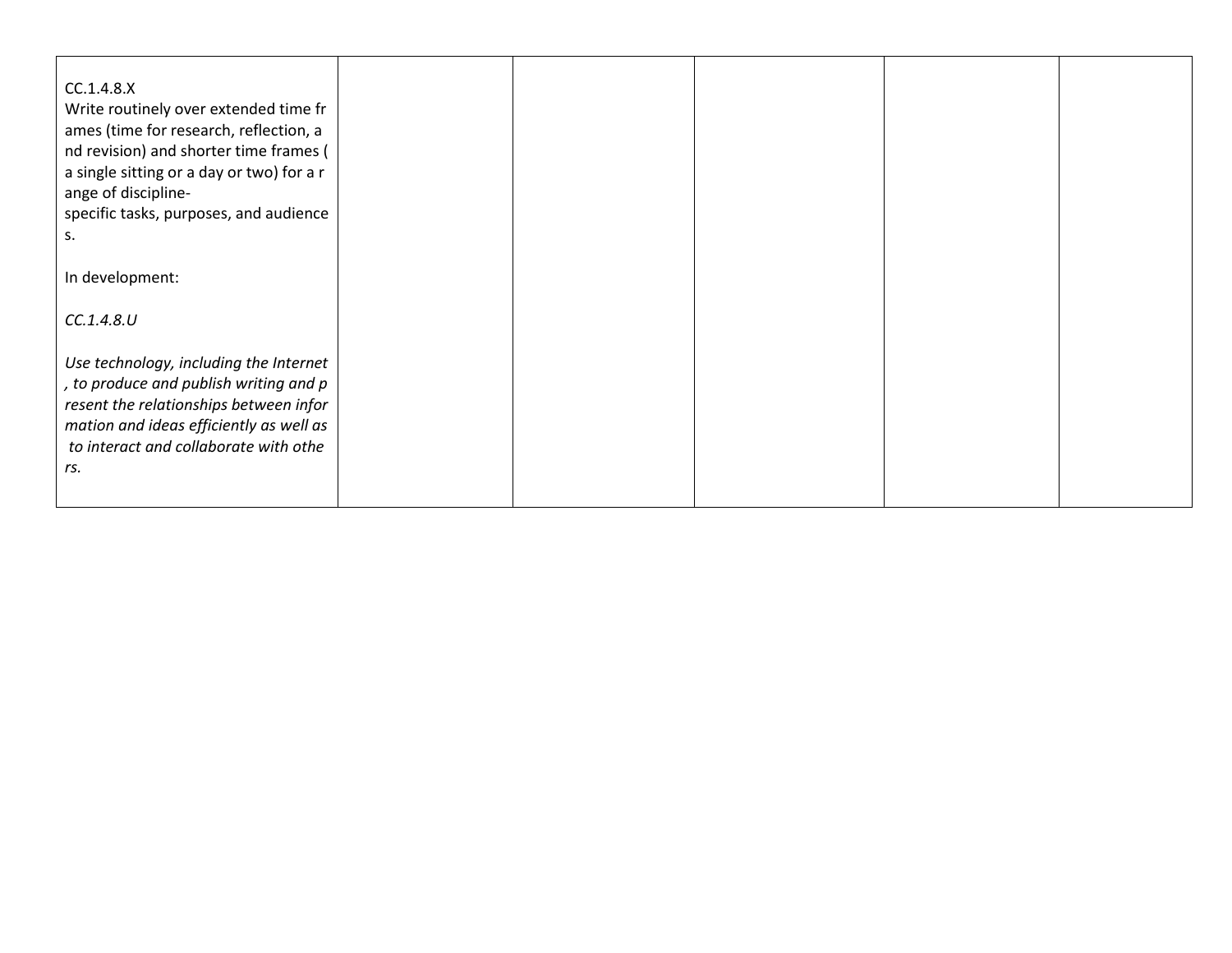## **Timeframe: Throughout the Year**

| <b>COMMON CORE</b>                                                                                                                                                                                                                                                                                                                                                                                                                                                                                                                                                                                                                                                                                                                                                                                                                                                                                         | <b>LEARNING</b>                                                                                                                                                                                                                                                                                                           | <b>MATERIALS/</b>                                                                                            | <b>INSTRUCTIONAL</b>                                                                                                                       | <b>DIFFERENTIATION</b>                                                                                                                   | <b>FORMATIVE</b>                                                                                                                                                                                                                                                                     |
|------------------------------------------------------------------------------------------------------------------------------------------------------------------------------------------------------------------------------------------------------------------------------------------------------------------------------------------------------------------------------------------------------------------------------------------------------------------------------------------------------------------------------------------------------------------------------------------------------------------------------------------------------------------------------------------------------------------------------------------------------------------------------------------------------------------------------------------------------------------------------------------------------------|---------------------------------------------------------------------------------------------------------------------------------------------------------------------------------------------------------------------------------------------------------------------------------------------------------------------------|--------------------------------------------------------------------------------------------------------------|--------------------------------------------------------------------------------------------------------------------------------------------|------------------------------------------------------------------------------------------------------------------------------------------|--------------------------------------------------------------------------------------------------------------------------------------------------------------------------------------------------------------------------------------------------------------------------------------|
| <b>STANDARDS</b>                                                                                                                                                                                                                                                                                                                                                                                                                                                                                                                                                                                                                                                                                                                                                                                                                                                                                           | <b>OBJECTIVES</b>                                                                                                                                                                                                                                                                                                         | <b>RESOURCES</b>                                                                                             | <b>STRATEGIES</b>                                                                                                                          | <b>PLAN</b>                                                                                                                              | <b>ASSESSMENTS</b>                                                                                                                                                                                                                                                                   |
| CC.1.5.8.A<br>Engage effectively in a ran<br>ge of collaborative discussi<br>ons, on grade-<br>level topics, texts, and issu<br>es, building on others' idea<br>s and expressing their own<br>clearly<br>CC.1.5.8.B<br>Delineate a speaker's argu<br>ment and specific claims, e<br>valuating the soundness of<br>the reasoning and the relev<br>ance and sufficiency of the<br>evidence.<br>CC.1.5.8.C<br>Analyze the purpose of<br>information presented in<br>diverse media formats (e.<br>g., visually, quantitatively<br>, orally) and evaluate the<br>motives (e.g., social, com<br>mercial, political) behind<br>its presentation.<br>- HISTORY<br>CC.1.5.8.D<br>Present claims and findings<br>, emphasizing salient point<br>s in a focused, coherent ma<br>nner with relevant evidence<br>, sound, valid reasoning, an<br>d well-<br>chosen details; use appropr<br>iate eye contact, adequate v | SWBAT:<br>- Effectiveness present a<br>position to the class<br>integrating technology<br>and/or multimedia displays<br>purposefully<br>- Fully participate in large<br>and small group<br>discussions<br>- Evaluate the content of a<br>speaker's argument<br>- Evaluate the effectiveness<br>of different media formats | Various titles from the<br>reading literature and<br>informational text lists<br><b>TED Talks</b><br>TED.com | <b>Literature Circles</b><br>Large and small group<br>discussions<br><b>Jigsaw Share Outs</b><br>Article of the Week<br><b>Discussions</b> | Class reflection<br>Student selected topics and<br>book titles for varying<br>interest and academic<br>levels<br>Use of notes/technology | <b>Literature Circles</b><br><b>Poetry Slam Presentations</b><br>Presentation of<br>Persuasive/Informative<br>Writing<br>- WITH MULTIMEDIA<br><b>(Speaking Assessment:</b><br>Volume, Eye contact, Pace,<br>Poise, Posture, Content<br><i><b>awareness</b></i> , <i>Inflection</i> ) |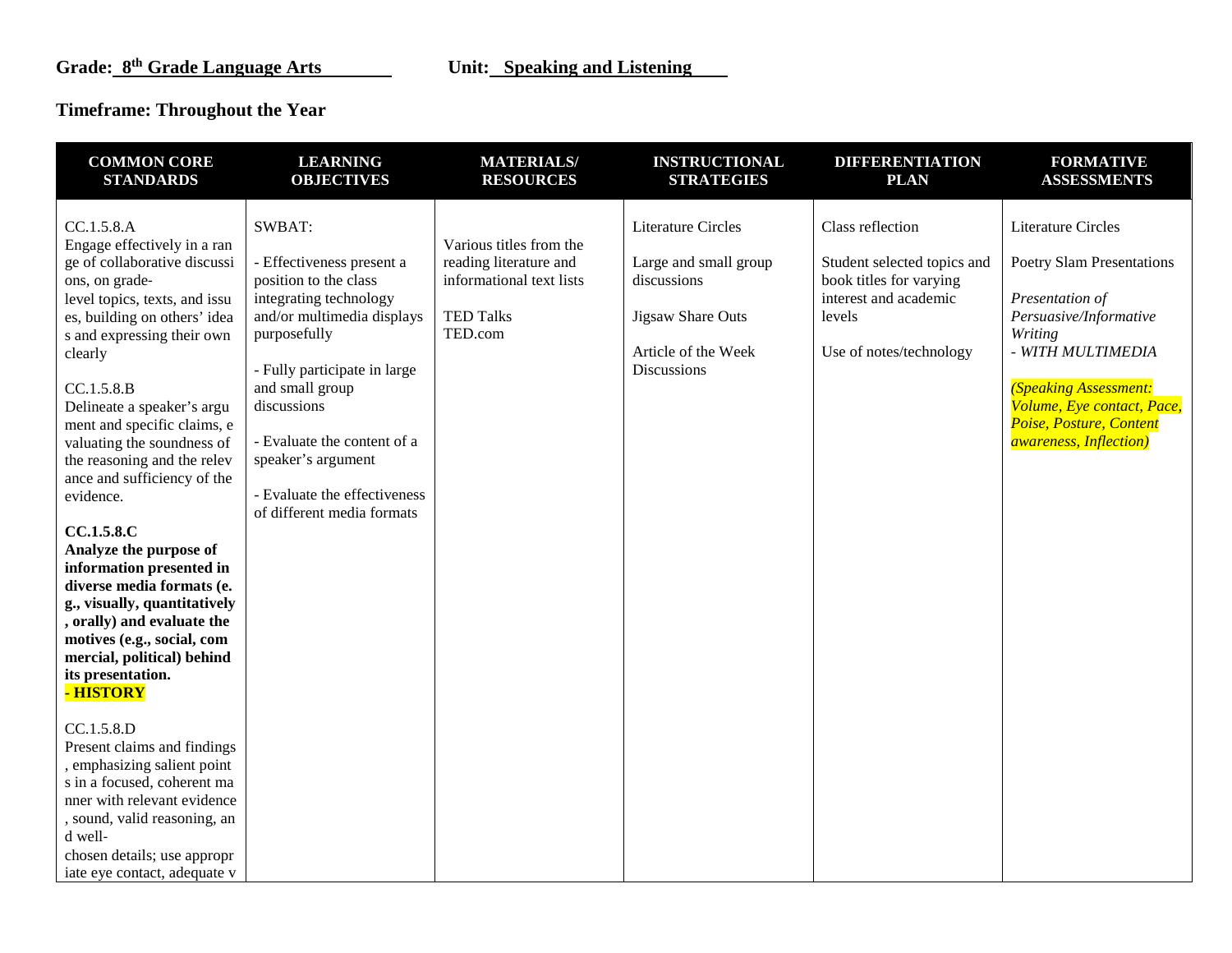| olume and clear pronunciat                                                                                                  |  |  |  |
|-----------------------------------------------------------------------------------------------------------------------------|--|--|--|
| ion.                                                                                                                        |  |  |  |
|                                                                                                                             |  |  |  |
|                                                                                                                             |  |  |  |
| CC.1.5.8.E                                                                                                                  |  |  |  |
|                                                                                                                             |  |  |  |
| Adapt speech to a variety o                                                                                                 |  |  |  |
| f contexts and tasks.                                                                                                       |  |  |  |
|                                                                                                                             |  |  |  |
|                                                                                                                             |  |  |  |
| CC.1.5.8.F                                                                                                                  |  |  |  |
| Integrate multimedia and vi                                                                                                 |  |  |  |
|                                                                                                                             |  |  |  |
| sual displays into presentati                                                                                               |  |  |  |
| ons to add interest, clarify i                                                                                              |  |  |  |
|                                                                                                                             |  |  |  |
| nformation, and strengthen                                                                                                  |  |  |  |
| claims and evidence.                                                                                                        |  |  |  |
|                                                                                                                             |  |  |  |
|                                                                                                                             |  |  |  |
| CC.1.5.8.G                                                                                                                  |  |  |  |
|                                                                                                                             |  |  |  |
|                                                                                                                             |  |  |  |
|                                                                                                                             |  |  |  |
|                                                                                                                             |  |  |  |
|                                                                                                                             |  |  |  |
|                                                                                                                             |  |  |  |
| Demonstrate command of t<br>he conventions of standard<br>English when speaking bas<br>ed on Grade 8 level and co<br>ntent. |  |  |  |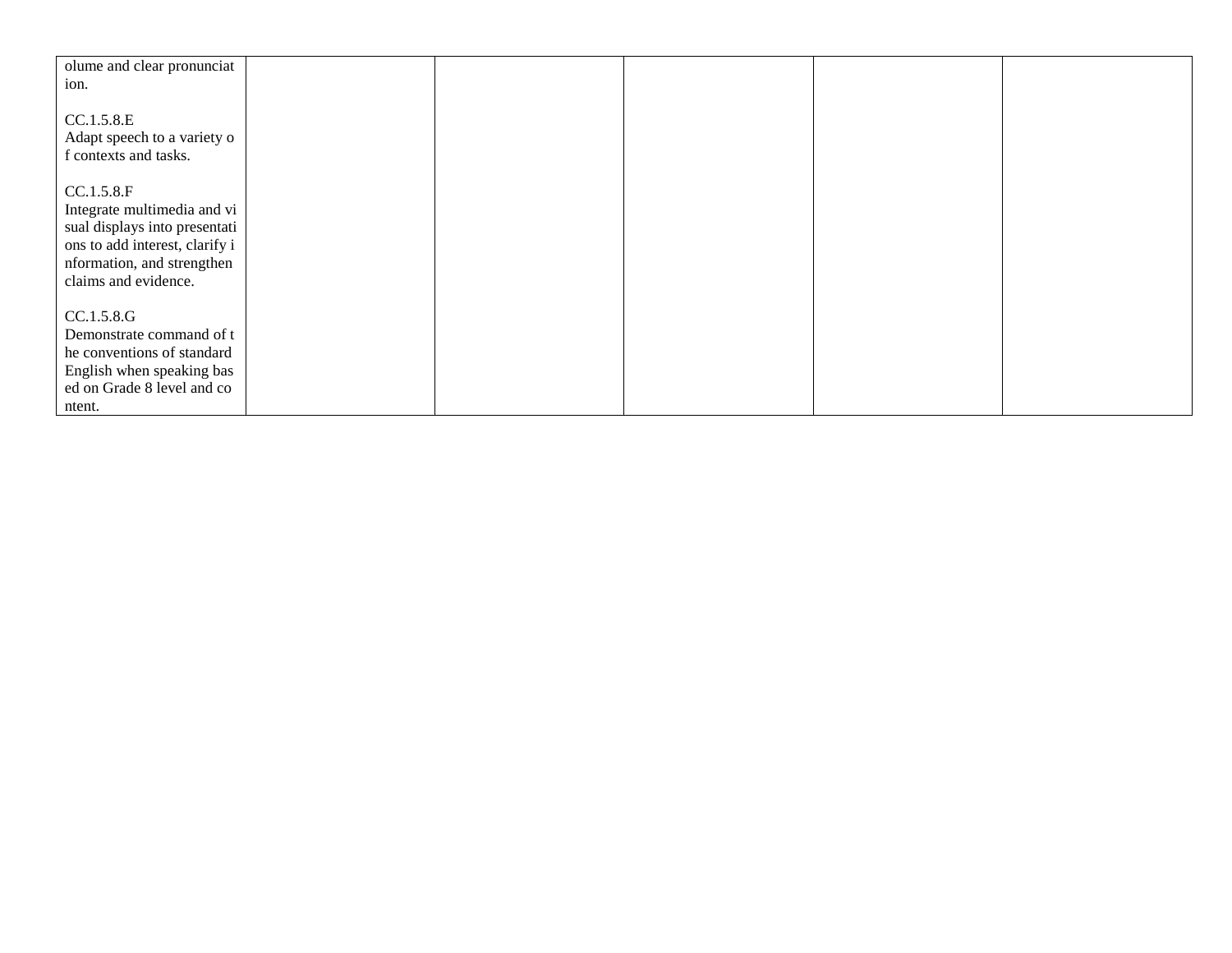# **Timeframe: Throughout the year**

| <b>COMMON CORE</b>                                                                                                                                                                                                                                                                                                                                                                                                                                                                                                                                                                                                                                                                                                                                     | <b>LEARNING</b>                                                                                                                                                                                                                                                                                                                                                                      | <b>MATERIALS/</b>                                                                                                                                                                                                                                                                                                                                 | <b>INSTRUCTIONAL</b>                                                                                                                    | <b>DIFFERENTIATION</b>                          | <b>FORMATIVE</b>                          |
|--------------------------------------------------------------------------------------------------------------------------------------------------------------------------------------------------------------------------------------------------------------------------------------------------------------------------------------------------------------------------------------------------------------------------------------------------------------------------------------------------------------------------------------------------------------------------------------------------------------------------------------------------------------------------------------------------------------------------------------------------------|--------------------------------------------------------------------------------------------------------------------------------------------------------------------------------------------------------------------------------------------------------------------------------------------------------------------------------------------------------------------------------------|---------------------------------------------------------------------------------------------------------------------------------------------------------------------------------------------------------------------------------------------------------------------------------------------------------------------------------------------------|-----------------------------------------------------------------------------------------------------------------------------------------|-------------------------------------------------|-------------------------------------------|
| <b>STANDARDS</b>                                                                                                                                                                                                                                                                                                                                                                                                                                                                                                                                                                                                                                                                                                                                       | <b>OBJECTIVES</b>                                                                                                                                                                                                                                                                                                                                                                    | <b>RESOURCES</b>                                                                                                                                                                                                                                                                                                                                  | <b>STRATEGIES</b>                                                                                                                       | <b>PLAN</b>                                     | <b>ASSESSMENTS</b>                        |
| CC.1.2.8.F<br>CC.1.3.8.F<br>Analyze the influence of the<br>words and phrases in a text in<br>cluding figurative, connotativ<br>e, and technical meanings, an<br>d how they shape meaning an<br>d tone<br>CC.1.2.8.J<br>CC.1.3.8.J<br>Acquire and use accuratelygr<br>ade-<br>appropriate general academic<br>and domain-<br>specific words and phrases; g<br>ather vocabulary knowledge<br>when considering a word or p<br>hrase important to comprehen<br>sion or expression.<br>CC.1.2.8.K<br>CC.1.3.8.I<br>Determine or clarify the mean<br>ing of unknown and multiple-<br>meaning words and phrases b<br>ased on grade-<br>level reading and content, cho<br>osing flexibly from a range of<br>strategies and tools.<br>CC.1.4.8.E<br>CC.1.4.8.K | SWBAT:<br>- Examine why authors<br>use the words they<br>choose in a text and<br>how it impacts you as a<br>reader<br>- Draw connections<br>between new and<br>known vocabulary<br>- Distinguish between<br>shades of meaning for<br>similar terms<br>- Use context of text to<br>determine meaning of<br>unfamiliar terms<br>- Apply learned<br>vocabulary in speech<br>and writing | Vocabulary for<br>Achievement<br>- Level 2<br>- Level 5<br>Kelly Gallagher 30/15/10<br>List<br>Warner's Grammar and<br>Composition<br>Literature Aligned<br>Vocabulary<br>American Heritage's 100<br>Words Every Middle<br>Schooler Should Know<br>Teacher/Student Selected<br>Supplementary Vocabulary<br><b>Teacher Generated</b><br>Worksheets | Frayer Model<br>Visualization<br><b>Interactive Vocab Games</b><br><b>Creation of Vocabulary</b><br>Videos for Morning<br>Announcements | Modified Lists Based on<br><b>Ability Level</b> | <b>Review Activities</b><br>Quizzes/Tests |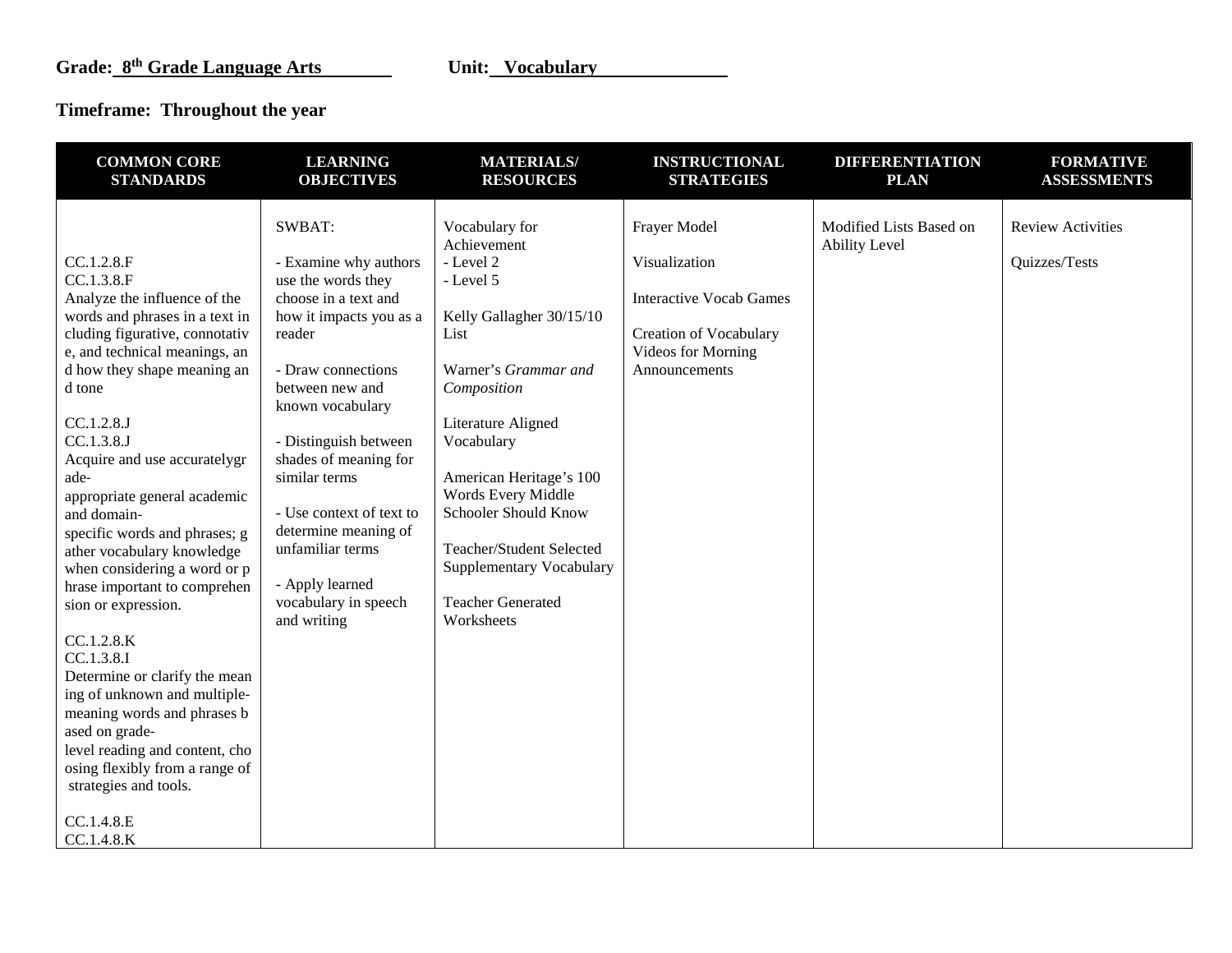| Write with an awareness of th   |  |  |  |
|---------------------------------|--|--|--|
| e stylistic aspects of composit |  |  |  |
| ion.                            |  |  |  |
|                                 |  |  |  |
| Use precise language and do     |  |  |  |
| main-                           |  |  |  |
|                                 |  |  |  |
| specific vocabulary to inform   |  |  |  |
| about or explain the topic.     |  |  |  |
|                                 |  |  |  |
| Use sentences of varying leng   |  |  |  |
| ths and complexities.           |  |  |  |
|                                 |  |  |  |
| Create tone and voice through   |  |  |  |
|                                 |  |  |  |
| precise language.               |  |  |  |
|                                 |  |  |  |
| Establish and maintain a form   |  |  |  |
| al style.                       |  |  |  |
|                                 |  |  |  |
| CC.1.4.8.Q                      |  |  |  |
|                                 |  |  |  |
| Write with an awareness of th   |  |  |  |
|                                 |  |  |  |
| e stylistic aspects of writing. |  |  |  |
|                                 |  |  |  |
| Use verbs in the active and pa  |  |  |  |
| ssive voice and in the conditi  |  |  |  |
| onal and subjunctive mood to    |  |  |  |
| achieve particular effects.     |  |  |  |
|                                 |  |  |  |
| Use sentences of varying leng   |  |  |  |
| ths and complexities.           |  |  |  |
|                                 |  |  |  |
|                                 |  |  |  |
| Create tone and voice through   |  |  |  |
| precise language.               |  |  |  |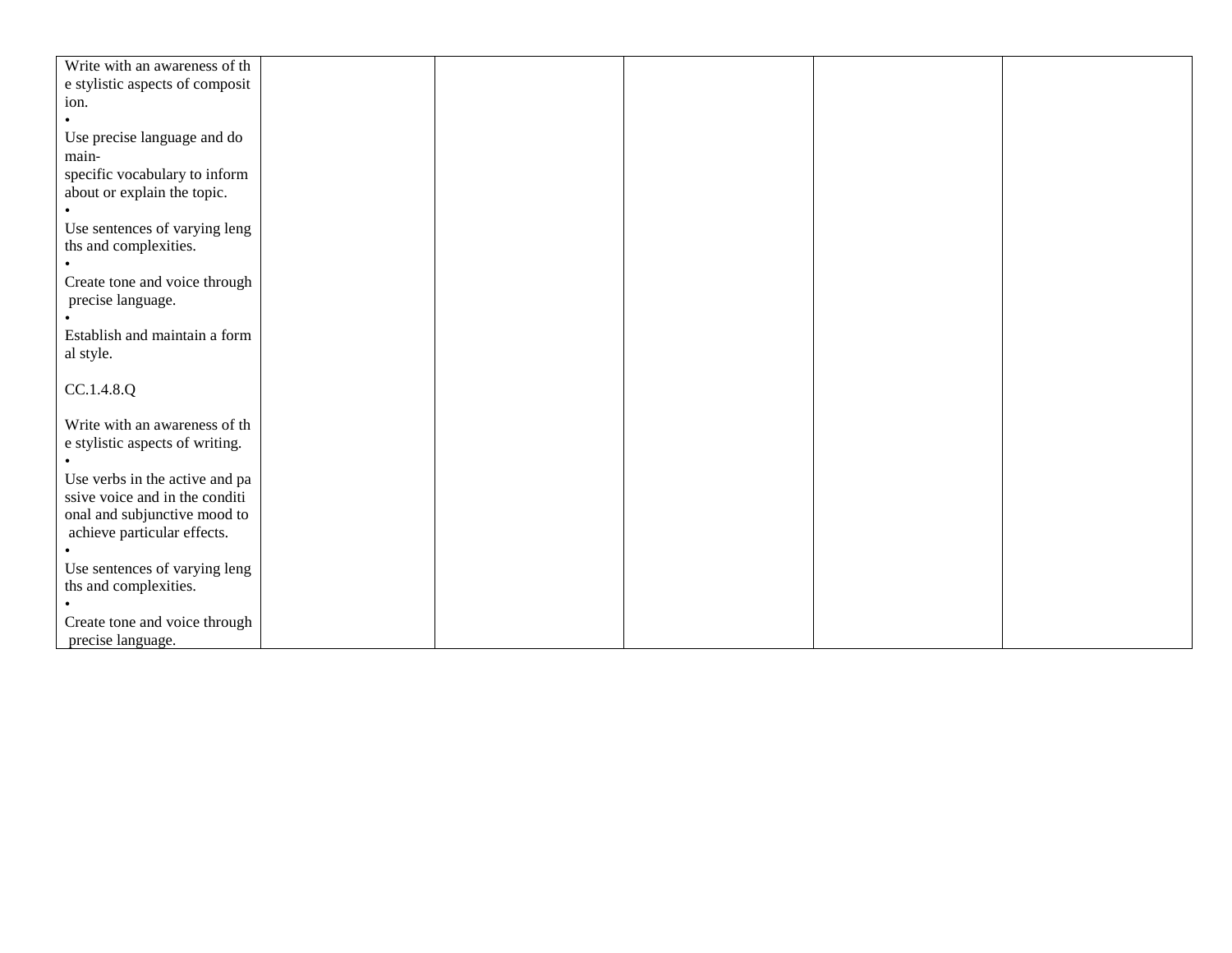# **Timeframe: Throughout the year**

| <b>COMMON CORE</b><br><b>STANDARDS</b>                                                                                                                                                                                                                                          | <b>LEARNING</b><br><b>OBJECTIVES</b>                                                                                                                                                                                                                                                 | <b>MATERIALS/</b><br><b>RESOURCES</b>                                                                                  | <b>INSTRUCTIONAL</b><br><b>STRATEGIES</b>      | <b>DIFFERENTIATION</b><br><b>PLAN</b>   | <b>FORMATIVE</b><br><b>ASSESSMENTS</b>  |
|---------------------------------------------------------------------------------------------------------------------------------------------------------------------------------------------------------------------------------------------------------------------------------|--------------------------------------------------------------------------------------------------------------------------------------------------------------------------------------------------------------------------------------------------------------------------------------|------------------------------------------------------------------------------------------------------------------------|------------------------------------------------|-----------------------------------------|-----------------------------------------|
| CC.1.4.8.E<br>CC.1.4.8.K<br>CC.1.4.8.Q<br>Write with an awareness of<br>the stylistic aspects of com<br>position.<br>Use precise language and d<br>omain-<br>specific vocabulary to infor<br>m about or explain the topi                                                        | - Differentiate between<br>formal and informal<br>writing<br>- Demonstrate<br>understanding of standard<br>grammar principles<br>- Purposeful manipulation<br>of standard grammar<br>principles based on                                                                             | Daily Oral Language<br>Exemplar Literature<br>Excerpts<br>Tingoed.com<br>Harry Noden<br>Image Grammar<br>Jeff Anderson | <b>Sentence Stalking</b><br>Direct Instruction | Modified focus based on<br>student need | Quizzes/Tests<br><b>Student Writing</b> |
| c.<br>Use sentences of varying le<br>ngths and complexities.<br>Create tone and voice throu<br>gh precise language.<br>Establish and maintain a fo<br>rmal style.<br>CC.1.4.8.F<br>CC.1.4.8.L                                                                                   | authorial choice and<br>audience awareness<br>- Purposeful use of word<br>choice, sentence variety,<br>etc. to meet audience needs<br>- Explain the function of<br>verbals (gerunds,<br>participles, and infinitives)<br>in general and their<br>function in particular<br>sentences | Every Day Editing<br>Mechanically Inclined                                                                             |                                                |                                         |                                         |
| CC.1.4.8.R<br>Demonstrate a grade-<br>appropriate command of th<br>e conventions of standard<br>English grammar, usage, ca<br>pitalization, punctuation, a<br>nd spelling.<br>CC.1.5.8.G<br>Demonstrate command of t<br>he conventions of standard<br>English when speaking bas | - Form and use verbs in the<br>active and passive voices<br>- Form and use verbs in the<br>indicative, imperative,<br>interrogative, conditional,<br>and subjunctive mood<br>- Recognize and correct<br>inappropriate shifts in verb<br>voice and mood                               |                                                                                                                        |                                                |                                         |                                         |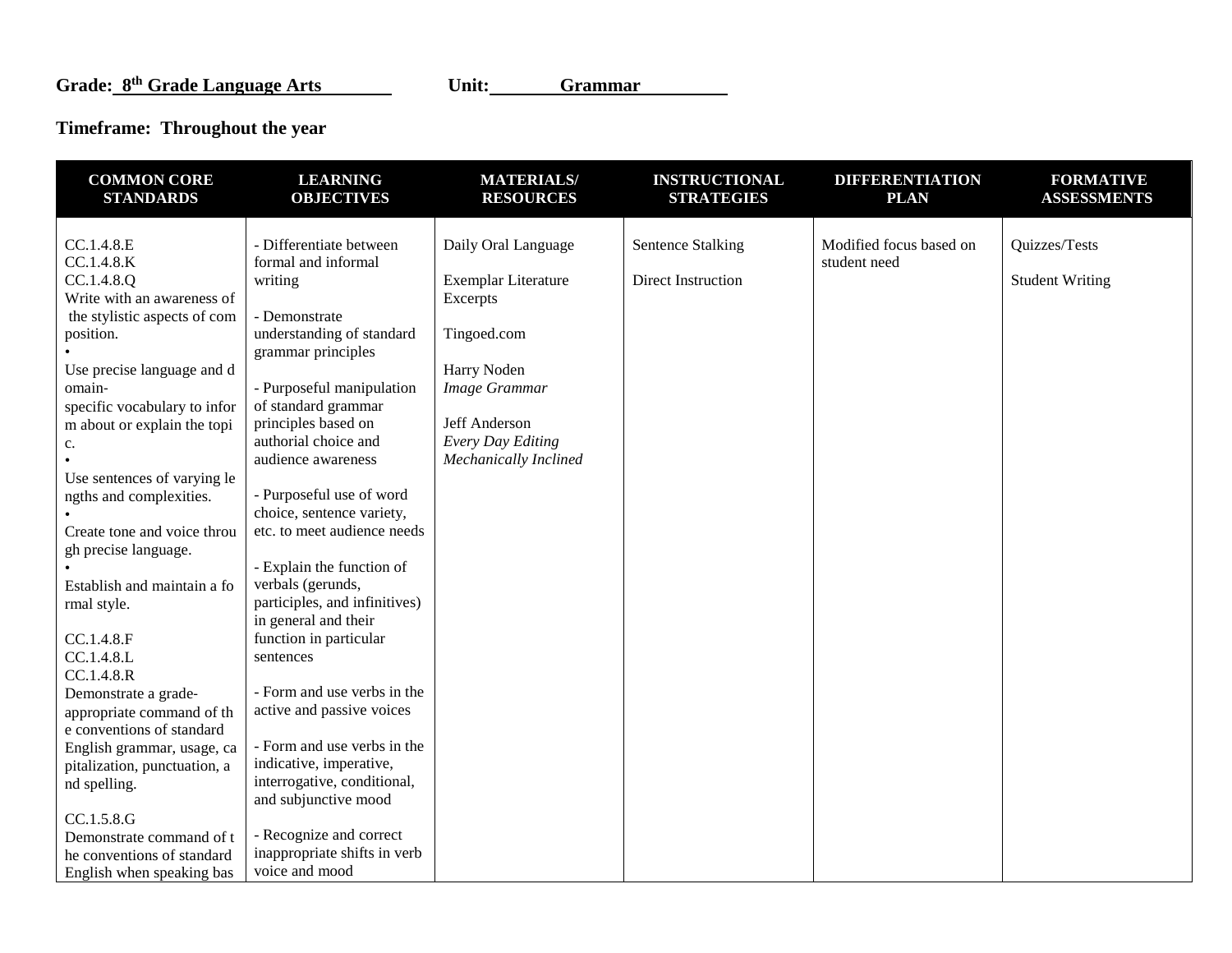| - Place phrases and clauses<br>ntent<br>within a sentence<br>recognizing and correcting<br>misplaced and dangling<br>modifiers<br>- Recognize and correct<br>inappropriate shifts in<br>pronoun number and<br>person<br>- Recognize and correct<br>vague pronouns (ones with<br>unclear or ambiguous<br>antecedents)<br>- Recognize and correct<br>inappropriate shift in verb<br>tense<br>- Produce complete<br>sentences, recognizing and<br>correcting inappropriate<br>fragments and run-on<br>sentences<br>- Correctly use frequently<br>confused words (to, two,<br>$\text{too}$ )<br>- Ensure subject-verb and |
|-----------------------------------------------------------------------------------------------------------------------------------------------------------------------------------------------------------------------------------------------------------------------------------------------------------------------------------------------------------------------------------------------------------------------------------------------------------------------------------------------------------------------------------------------------------------------------------------------------------------------|
|                                                                                                                                                                                                                                                                                                                                                                                                                                                                                                                                                                                                                       |
|                                                                                                                                                                                                                                                                                                                                                                                                                                                                                                                                                                                                                       |
|                                                                                                                                                                                                                                                                                                                                                                                                                                                                                                                                                                                                                       |
|                                                                                                                                                                                                                                                                                                                                                                                                                                                                                                                                                                                                                       |
|                                                                                                                                                                                                                                                                                                                                                                                                                                                                                                                                                                                                                       |
|                                                                                                                                                                                                                                                                                                                                                                                                                                                                                                                                                                                                                       |
|                                                                                                                                                                                                                                                                                                                                                                                                                                                                                                                                                                                                                       |
|                                                                                                                                                                                                                                                                                                                                                                                                                                                                                                                                                                                                                       |
|                                                                                                                                                                                                                                                                                                                                                                                                                                                                                                                                                                                                                       |
|                                                                                                                                                                                                                                                                                                                                                                                                                                                                                                                                                                                                                       |
|                                                                                                                                                                                                                                                                                                                                                                                                                                                                                                                                                                                                                       |
|                                                                                                                                                                                                                                                                                                                                                                                                                                                                                                                                                                                                                       |
|                                                                                                                                                                                                                                                                                                                                                                                                                                                                                                                                                                                                                       |
|                                                                                                                                                                                                                                                                                                                                                                                                                                                                                                                                                                                                                       |
|                                                                                                                                                                                                                                                                                                                                                                                                                                                                                                                                                                                                                       |
|                                                                                                                                                                                                                                                                                                                                                                                                                                                                                                                                                                                                                       |
|                                                                                                                                                                                                                                                                                                                                                                                                                                                                                                                                                                                                                       |
|                                                                                                                                                                                                                                                                                                                                                                                                                                                                                                                                                                                                                       |
|                                                                                                                                                                                                                                                                                                                                                                                                                                                                                                                                                                                                                       |
|                                                                                                                                                                                                                                                                                                                                                                                                                                                                                                                                                                                                                       |
|                                                                                                                                                                                                                                                                                                                                                                                                                                                                                                                                                                                                                       |
|                                                                                                                                                                                                                                                                                                                                                                                                                                                                                                                                                                                                                       |
|                                                                                                                                                                                                                                                                                                                                                                                                                                                                                                                                                                                                                       |
|                                                                                                                                                                                                                                                                                                                                                                                                                                                                                                                                                                                                                       |
|                                                                                                                                                                                                                                                                                                                                                                                                                                                                                                                                                                                                                       |
|                                                                                                                                                                                                                                                                                                                                                                                                                                                                                                                                                                                                                       |
|                                                                                                                                                                                                                                                                                                                                                                                                                                                                                                                                                                                                                       |
| pronoun-antecedent                                                                                                                                                                                                                                                                                                                                                                                                                                                                                                                                                                                                    |
| agreement                                                                                                                                                                                                                                                                                                                                                                                                                                                                                                                                                                                                             |
|                                                                                                                                                                                                                                                                                                                                                                                                                                                                                                                                                                                                                       |
| - Use punctuation (comma,<br>ellipsis, and dash) to                                                                                                                                                                                                                                                                                                                                                                                                                                                                                                                                                                   |
| indicate a pause or break                                                                                                                                                                                                                                                                                                                                                                                                                                                                                                                                                                                             |
|                                                                                                                                                                                                                                                                                                                                                                                                                                                                                                                                                                                                                       |
| - Use an ellipsis to indicate                                                                                                                                                                                                                                                                                                                                                                                                                                                                                                                                                                                         |
| an omission                                                                                                                                                                                                                                                                                                                                                                                                                                                                                                                                                                                                           |
|                                                                                                                                                                                                                                                                                                                                                                                                                                                                                                                                                                                                                       |
| - Spell correctly                                                                                                                                                                                                                                                                                                                                                                                                                                                                                                                                                                                                     |
| - Use punctuation                                                                                                                                                                                                                                                                                                                                                                                                                                                                                                                                                                                                     |
| (commas, parentheses, and                                                                                                                                                                                                                                                                                                                                                                                                                                                                                                                                                                                             |